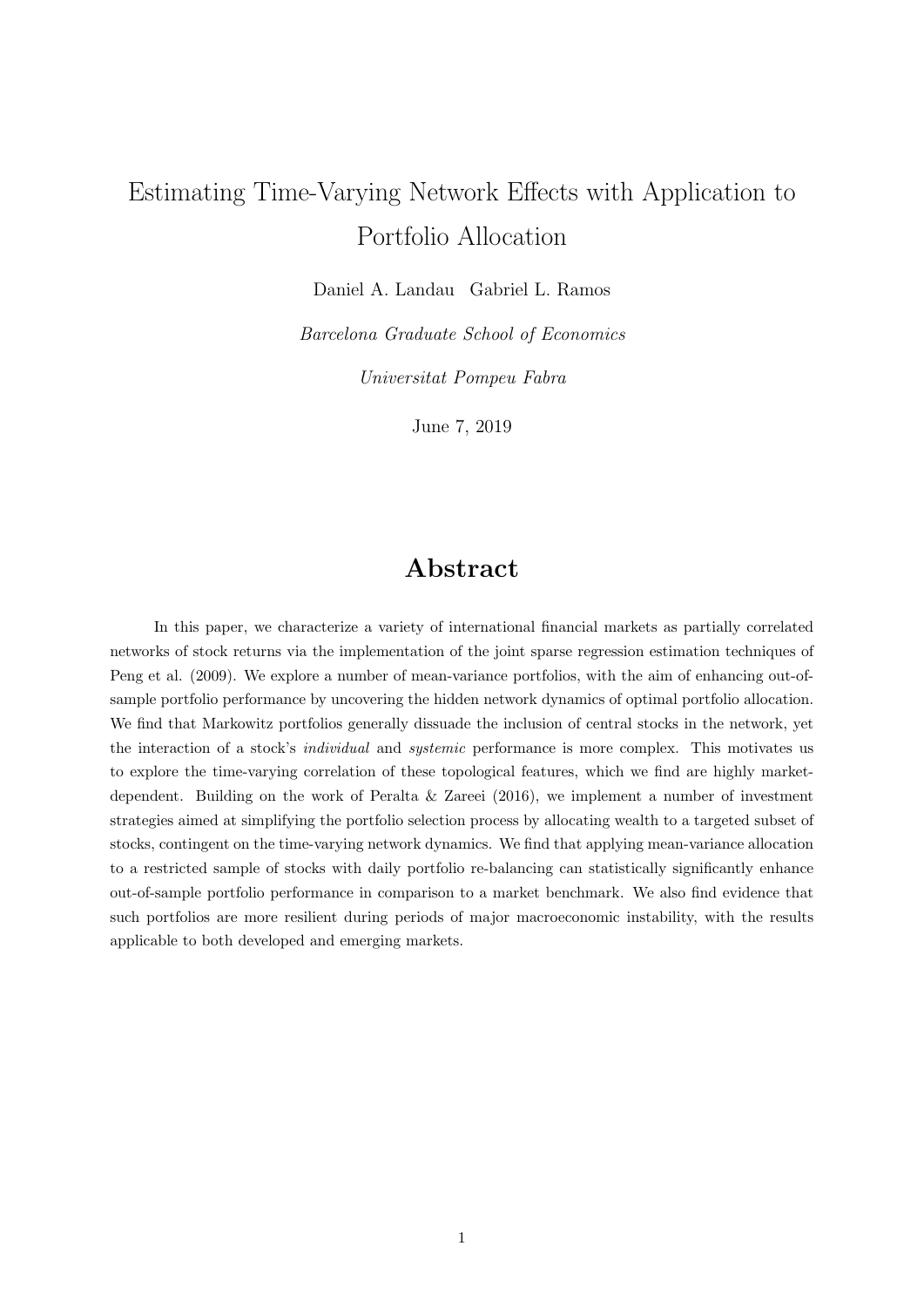### 1 Introduction

Almost 70 years have passed since since Markowitz's 1952 paper introduced modern portfolio theory (MPT), otherwise known as mean-variance analysis. Markowtiz provided a mathematical framework for allocating wealth to a portfolio of stocks whilst maximizing expected return for a given level of risk. The covariance matrix of stock returns was shown to be fundamental in determining the optimal portfolio allocation, as portfolio volatility depends on the correlations of pairs of stock returns (Markowitz, 1952). Hence, investors can reduce exposure to idiosyncratic asset risk (volatility) via diversification. However, recent literature has shown that the out-of-sample performance of Markowitz's techniques can be disappointing (DeMiguel et al. 2009).

In the years that have followed, academics have progressed to modelling series of stock returns as a single correlated network, with the bulk of literature implementing such approaches to gain inference on systemic risk within financial markets, particularly after the recent 2008 crisis (Billio et al. 2012), (Diebold & Yılmaz 2014), (Hautsch et al. 2014). However, two recent papers have shown how networkbased investment strategies can improve portfolio performance in targeting stocks in certain regions of the network (Pozzi et al. 2013), (Peralta & Zareei 2016). Whilst Pozzi et al. (2013) find that portfolio performance is improved when allocating wealth to stocks located on the periphery of the network, we primarily build on the work of Peralta & Zareei (2016), implementing a variety of investment strategies that take into account the more intricate link between individual performance (Sharpe ratio) and systemic performance (eigenvector centrality) of the stocks in the network.

We begin our analysis in *Section 2* by representing 4 international stock exchanges as a series of cross-sectional partial correlation networks. We explore the statistics of network theory, with the goal of characterising each stock exchange as a Graph, comprised of a set of Vertices and Edges, via the implementation of the joint sparse regression estimation techniques of Peng et. al (2009). In Section 3 we introduce mean-variance portfolio theory, uncovering some of the hidden topological features of a series of Markowitz tangency portfolios via modelling them as set of partially correlated networks. This allows us to analyze the complex cross-sectional relationship between a stock's individual and systemic performance.

In Section  $\ddot{A}$  we explore the time-varying correlation between Sharpe ratio and eigenvector centrality  $(\rho)$ , finding that this relationship between *individual* and *systemic* performance is highly marketdependent and fluctuates over time. When  $\rho < 0$ , the peripheral stocks in the network (with the least partial correlation) have the highest Sharpe ratios, and so this is where wealth should be allocated for optimal diversification benefits. When  $\rho = 0$ , there is nothing to infer about the relationship between centrality and individual performance and so peripheral allocation is again preferred to avoid high portfolio variances. However, when  $\rho > 0$ , the stocks with the highest Sharpe ratios are those that are most central. Hence, a trade-off emerges between high individual performance and systemic risk of the portfolio, and we should invest in the most central stocks only when the correlation is a above a given threshold  $(\tilde{\rho})$ . We therefore design and implement 3  $\rho$ -dependent investment strategies that simplify the portfolio selection process by investing in a targeted subset of stocks on the network. Although the implementation of a  $\rho$ -dependent strategy is first introduced by Peralta & Zareei (2016), we add two additional investment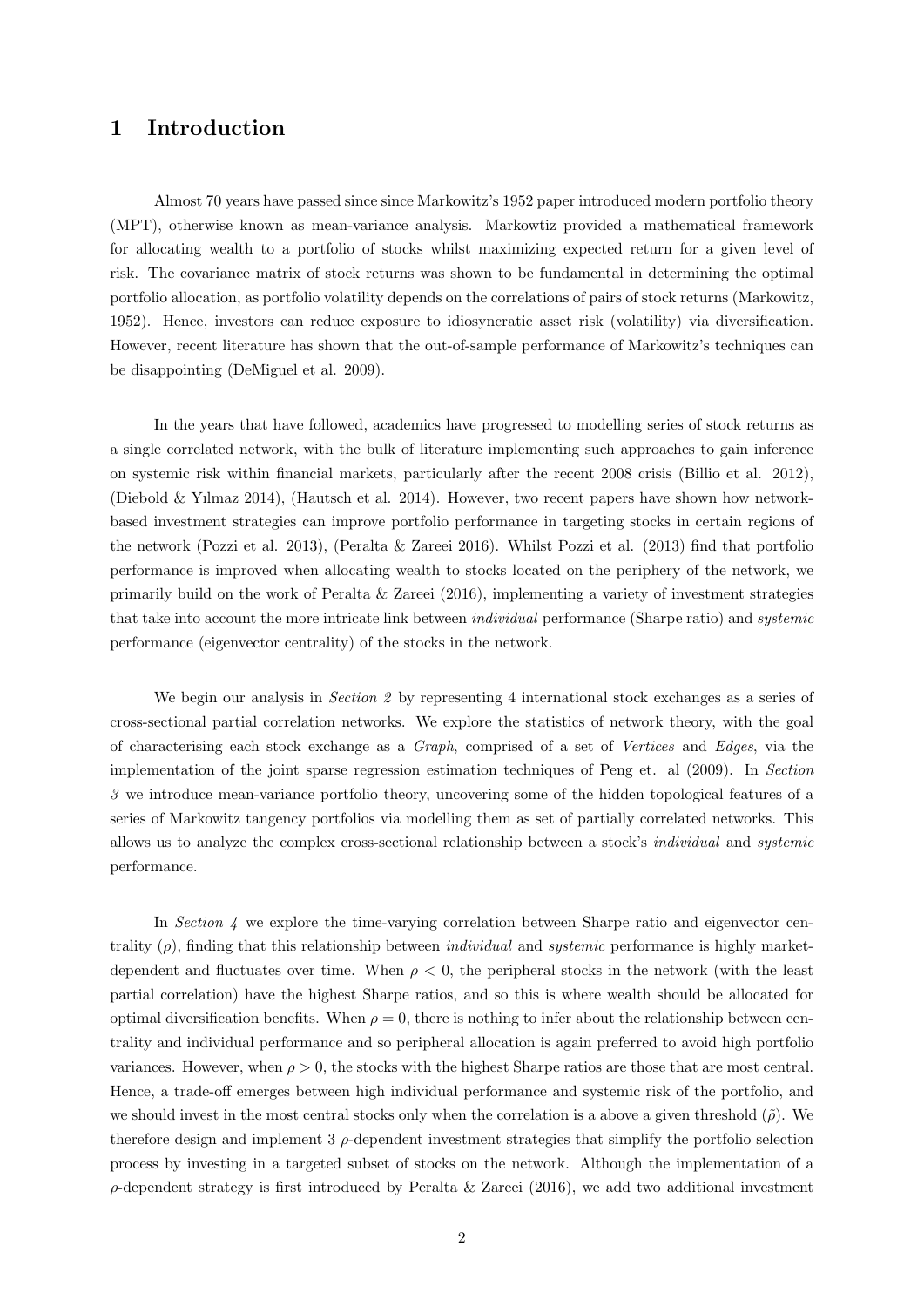techniques that utilize optimal mean-variance allocation across the targeted stocks. We implement an out-of-sample investment approach to evaluate the performance of said portfolios. Furthermore, we introduce a benchmark strategy that involves investing the entire unrestricted market, serving as the baseline portfolio to beat. A final *reverse*  $\rho$ -dependent strategy is introduced as a control to ascertain whether the results were obtained by chance.

Building considerably on the work of Peralta & Zareei  $(2016)$ , we carry out these investment strategies on stocks listed on various exchanges from around the world. To ensure varied and robust results, we focus our study in both developed and emerging markets, designing separate portfolios of stocks listed in the UK (LSE), Germany (Deutsche Börse), Brazil (B3) and India (NSE), using daily price data from 01/01/2001 to 31/12/2018 for the 120 most capitalized stocks for each exchange. In Section 5 we provide a detailed breakdown of our results. Overall, we are interested in determining whether estimating the time-varying topological features of a network can lead to a portfolio simplification process that enhances out-of-sample performance. We conduct further analysis into whether such techniques can yield portfolios that are resilient to periods of major macroeconomic instability, proposing a number of future research questions.

### 2 Building a Partial Correlation Network

We begin our analysis by representing 4 international exchanges as individual networks of partially correlated stock returns. Network analysis is a powerful tool to represent the interconnections of large multivariate systems, and will form the basis of designing and implementing the various investment strategies that follow. The aim of network analysis is to model the dependence of a series of variables as a single Graph, so that we can learn from the network's topological features. A  $Graph(G)$  is comprised of a set of Vertices (v) connected by Edges (e). Graphs can be weighted, whereby the thickness of the edge is a function of the level of dependence between two nodes. They can also be directed, where an arrow signals a causal relationship from one node to another. In our approach, each stock exchange will be modelled as an unweighted and undirected *Graph* of up to 120 Vertices (one for each stock), connected by edges if they display the appropriate level of dependence (Pourahmadi, 2013). Often in the field of Economics and Finance, the measure of dependence depends on the context of the application. We decide to implement *partial correlation* network modelling, providing a linear and contemporaneous network classification that is readily applicable to stock returns and the investment strategies that we use.

$$
G = (\nu, \epsilon) \tag{1}
$$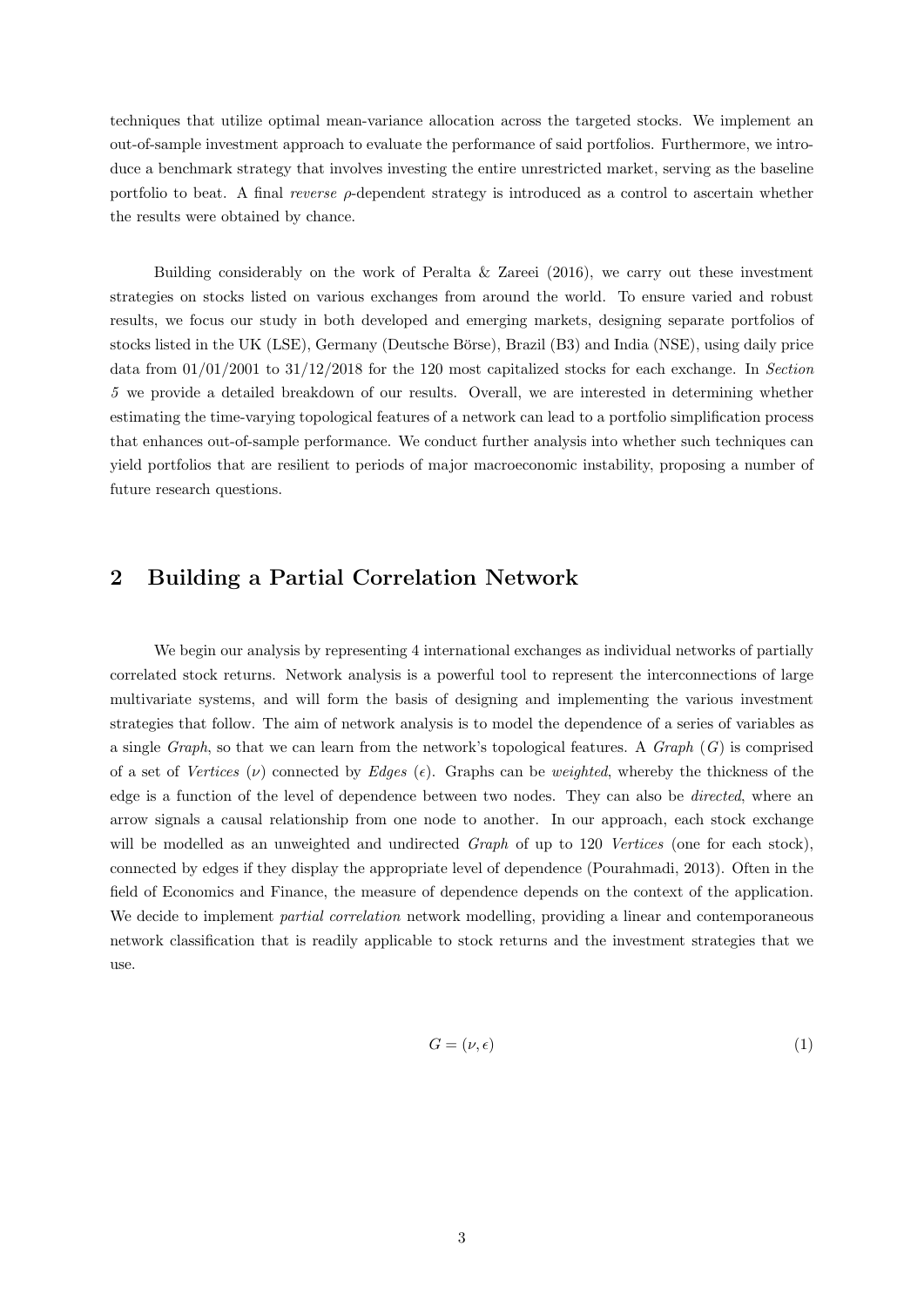#### 2.1 Defining Partial Correlation

The first network definition of partial correlation was introduced by Dempster (1972). Partial correlation measures the cross-sectional linear conditional dependence between two multivariate series  $y_{it}$  and  $y_{it}$  controlling for the correlation of other variables in the system. In the context of our work, each  $y_t$  represents a series of returns for a particular stock, over a specified time horizon. We choose to compute partial correlations between a given pair of stocks, as this accounts for any interference that may be caused by confounding variables (stocks), in terms of noisy correlations with our variables of interest.

$$
\rho^{ij} = Corr(y_{it}, y_{jt} | \{y_{kt} : k \neq i, j\})
$$
\n<sup>(2)</sup>

In network theory, the above equation can be represented in the form provided in Equation 3, where an Edge between two vertices i and j is formed if there is a non-zero partial correlation between the two series (Pourahmadi, 2013).

$$
\epsilon_{PC} = \{ \{i, j\} \in \nu \times \nu | \rho^{ij} \neq 0 \}
$$
\n
$$
(3)
$$

Partial correlation is closely related to a linear regression model, where each variable  $i$  can be expressed as the linear combination of all of the other variables in the system, as well as an error term  $u_i$ . If  $\theta_{ij} = 0$ , then variables i and j have a zero partial correlation. Furthermore, the partial correlation of  $y_{it}$ and  $y_{it}$  is equivalently defined as the linear correlation between the *residuals* of  $y_{it}$  and  $y_{it}$  obtained from running separate regression of the two components on all the other variables in the system (Pourahmadi, 2013). In order to build a partial correlation network of returns, we first need to estimate a matrix of partial correlations. Our methodology for estimating this matrix is outlined in Section 2.2.

$$
y_{it} = \theta_0 + \sum_{i \neq j} \theta_{ij} y_{jt} + u_i \tag{4}
$$

#### 2.2 Estimating Partial Correlations Via a Joint Sparse Regression Model

In the bulk of the recent literature that explores network effects, a variety of techniques have been introduced to deal with very large data sets. These techniques can be generally grouped into subset selection, shrinkage estimation and dimensionality reduction, and are all very much applicable to financial data. In the linear regression context (*Equation 4*), subset selection identifies the variables in the system that are the most correlated to the variable of interest. Shrinkage estimation then imposes regularization on the coefficients to create a sparse matrix of correlations. The resultant matrix is comprised mainly of zero entries, reducing the variance of the estimates and protecting against spurious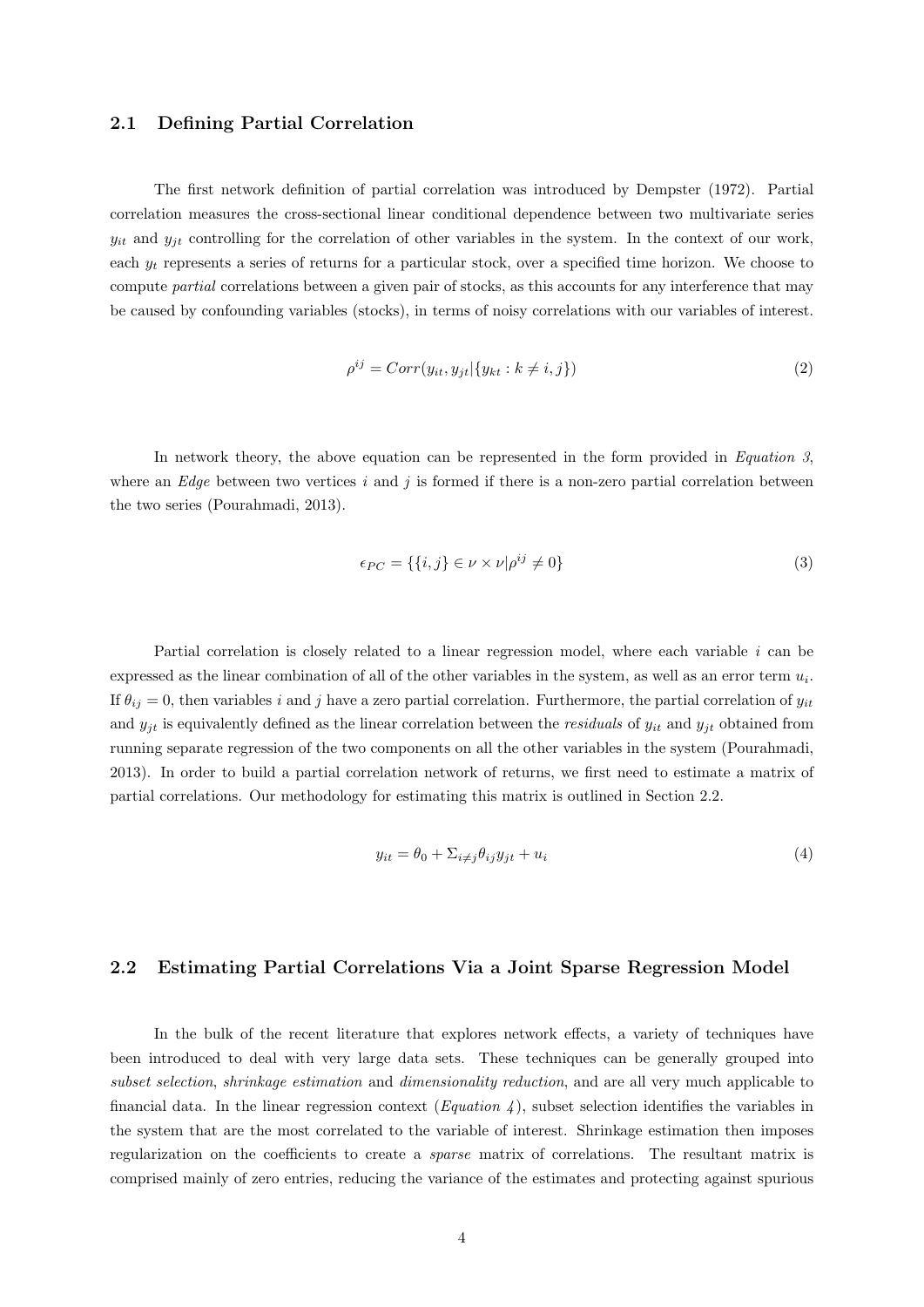correlations. Dimensionality reduction ensures that the shrinkage estimator is well behaved even when the number of parameters  $p$  is much larger than the number of observations  $T$  (Hastie, Tibshirani and Wainwright, 2015). In our analysis, we implement the methodology of Peng et al. (2009), who build on Neighborhood Selection by developing a smart algorithm to estimate a sparse correlation matrix.

First, it is important to highlight a well known relationship between the partial correlation network and the *concentration matrix*. The concentration matrix  $K$  is defined as the inverse of the covariance matrix of the series  $(K = \Sigma^{-1})$ . It can be shown that the regression parameters  $\theta_{ij}$  of Equation 4 can be expressed as a function of the elements of K. This relationship is given in Equation 5, where  $k_{ij}$  is the  $(i,j)$  element of the matrix K (Pourahmadi, 2013).

$$
\theta^{ij} = -\frac{k^{ij}}{k^{ii}} = \rho^{ij} \sqrt{\frac{k^{ii}}{k^{jj}}}
$$
\n(5)

An equivalent formula can be written for the  $(i,j)$  partial correlation and is provided in *Equation* 6. It shows that the partial correlation network can be entirely characterized by K. If  $k_{ij} \neq 0$ , then an edge is drawn between the two nodes. Hence, we can reformulate the estimation of the partial correlation network as the estimation of a concentration matrix (Pourahmadi, 2013).

$$
\rho^{ij} = -\frac{k^{ij}}{\sqrt{k^{ii}k^{jj}}}\tag{6}
$$

As K is assumed to be sparse, we need an estimator that simultaneously selects and estimates the non-zero entries of K. We therefore implement the Sparse Partial Correlation Estimation (SPACE) methodology of Peng et al. (2009). They design a smart optimization shooting algorithm that makes use of LASSO regression based techniques. This optimization problem is outlined in Equation 7, showing that if the diagonal elements of K are known, then we can write an auxiliary linear regression model whose unknown parameters are the partial correlation coefficients. The use of the LASSO technique means that the total number of non-zero parameters is allowed to grow as a function of the number of observations, however the total number must remain relatively small. LASSO is hence being implemented as a shrinkage estimator.

The final term in Equation  $\gamma$  is known as an absolute value penalty. Its role is to shrink some of the estimated coefficients of the auxillary regression to exact zeros. When  $\lambda = 0$  the estimator coincides with least squares, but when  $\lambda$  is sufficiently large, the penalty shrinks certain estimates towards zero, creating a sparse matrix. The  $\lambda$  is often referred to as a tuning parameter, which we set to  $0.2 \times T$  after testing over a grid of different values. Furthermore, the  $\rho^{ij}$  can be estimated given an estimate for  $k^{ii}$ . Given our estimate of  $\rho^{ij}$ , we can then re-estimate  $k^{ii}$  as the residual variance. The process repeats until the algorithm converges (hence the name *shooting algorithm*). The non-diagonal entries of K  $(k^{ij})$  can then be estimated from Equation 6, and the result is a sparse estimate for K. If  $k_{ij} \neq 0$ , then an edge is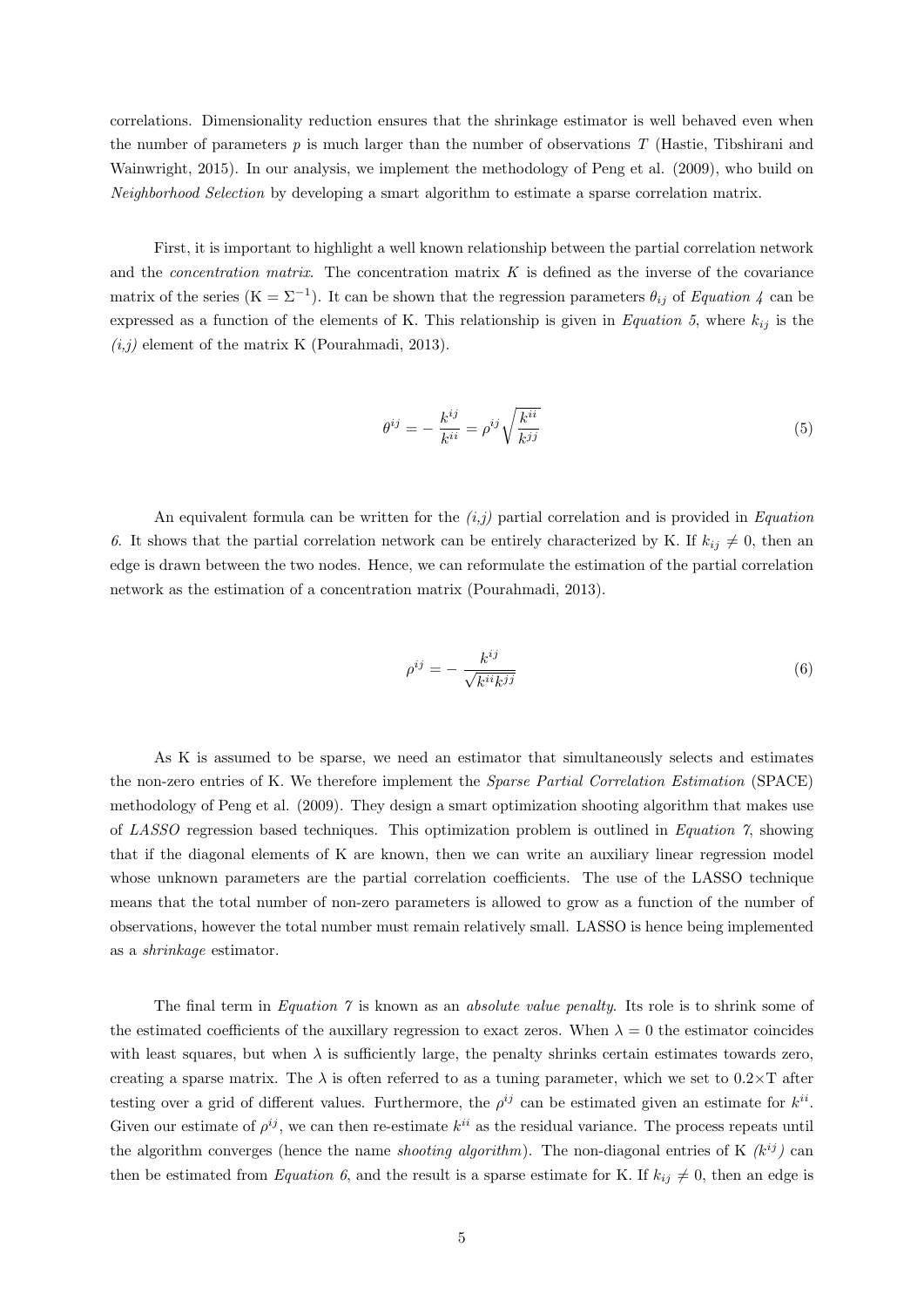drawn between the two nodes and the end result is a completed partial correlation network (Peng et al. 2009).

$$
\min \sum_{i=1}^{n} \left[ \sum_{t=1}^{T} \left( y_{it} - \sum_{j \neq i}^{n} \rho^{ij} \sqrt{\frac{k_{jj}}{k_{ii}}} y_{jt} \right)^2 \right] + \lambda \sum_{i=2}^{n} \sum_{j=1}^{i-1} |\rho^{ij}| \tag{7}
$$

Note, that we implement a slight variation of the above in our methodology. We begin by selecting 4 international stock exchanges, and gathering daily stock price data for the 120 most capitalized stocks over the period  $01/01/2001$  to  $31/12/2018$ . To avoid issues in data collection, we only consider stocks that were active over the full duration of the time series, so that we have 120 stocks for each exchange that were not de-listed, nor did they IPO over the period. We then calculate daily mean returns for the entire portfolio, by summing returns across all of the stocks on a given day  $(\sum_{j=1}^n y_j)$  and dividing by the number of stocks in the portfolio  $(n)$ . This serves as a proxy for the mean returns of the market in a given day. As a result, we obtain  $n+1$  vectors; one vector of returns for each of the n stocks in the portfolio and a final vector of daily mean returns for the portfolio. For each stock i, we regress the vector of returns  $y_i$  on the daily means for the portfolio, and for each stock we obtain a vector of residuals  $u_i$ .

$$
\mathbf{y_i} = \theta_0 + \theta_1 \frac{\sum_{j=1}^n \mathbf{y_j}}{n} + \mathbf{u_i}
$$
\n
$$
\tag{8}
$$

The vector of residuals  $u_i$  for each stock i represents only the exogenous variation in returns for that stock that cannot be explained by the returns of any of the other stocks in the portfolio. This is a simple factor regression that controls for the effect of market. We then run the optimization problem in Equation 7, replacing each  $y_{it}$  and  $y_{jt}$  with  $u_{it}$  and  $u_{jt}$ . The result is a completed partial correlation network that removes any spurious correlations and is hence better suited to stock price data. In the work that follows, we provide a number of graphical representations of partial correlation networks of stock returns and design various investment strategies based on their time-varying properties.

#### 2.3 Computing Eigenvector Centrality

Once we have built the partial correlation network, defining the importance of a vertex in that network is key when applying our portfolio selection strategies. Typically, we are interested in the level of interconnectedness of a vertex, therefore it is important to measure how central the vertex is to the rest of the network. Perhaps the simplest measure of centrality is the *degree* of a vertex, measured by the number of connections that a vertex has to other vertices. However, this classification of centrality tells us nothing about the importance of the other nodes that each vertex is connected to. A more sophisticated definition of centrality is a vertex's eigenvector centrality (or eigencentrality) score, a concept first introduced by Landau (1885). Eigencentrality scores are built on the notion that if a vertex is connected to a node with many connections, this will contribute more to the score of that vertex than if it were connected to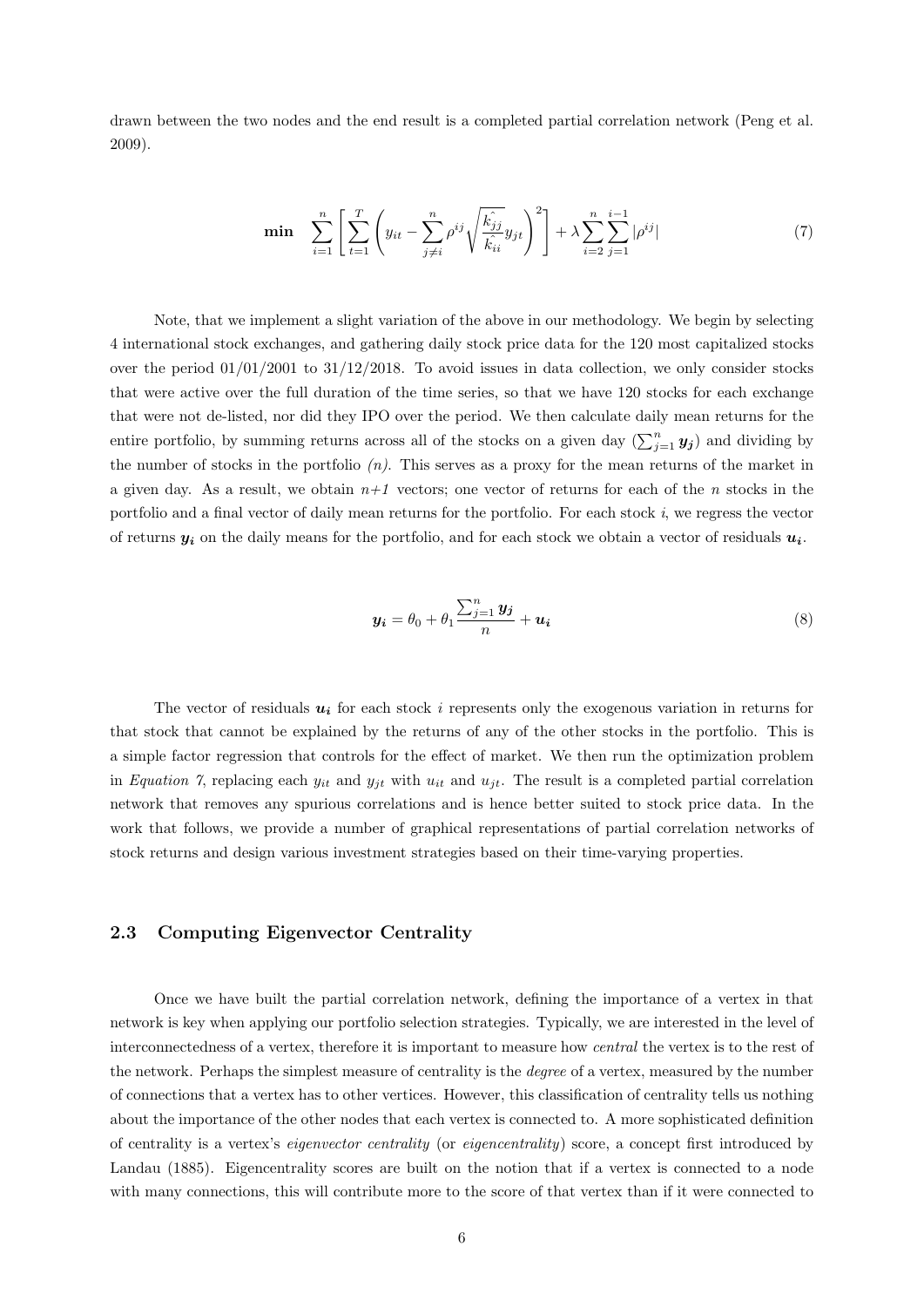a node with few connections. Hence, a high eigenvector score means that a vertex is connected to many nodes that are also well-connected. Calculating these centrality scores is pivotal in our implementation of a variety of investment strategies that depend on where certain stocks fit within the topological structure of the network.

As defined by Bonacich (1972), eigenvector centrality assumes that the centrality of a vertex i  $(v_i)$ is proportional to the weighted sum of the centralities of its neighbours  $(\nu_i)$  (Equation 9). The  $\Omega$  is an  $n \times n$  adjacency matrix with binary inputs that is estimated from the sparse matrix of partial correlations, and is hence also sparse in nature. Quite simply, if the element  $\Omega_{ij} = 1$ , this represents the existence of a partial correlation between vertices i and j. If  $\Omega_{ij} = 0$ , then there is an absence of partial correlation between  $\nu_i$  and  $\nu_j$ . It is convention to set the elements of the diagonal of  $\Omega$  to zero to avoid self-loops that convey little meaning; a stock return correlated to itself provides no information in the context of centrality. Note, that this adjustment has no effect on the eigenvectors or eigenvalues (Pourahmadi, 2013). Moreover, the eigenvalue  $\lambda$  can take many values for a non-zero eigenvector solution to exist, however, the Perron-Frobenius theorem shows that the greatest non-zero eigenvalue provides the optimal centrality measure (Perron, 1907), (Frobenius, 1912). In our out-of-sample investment approach (Section 4 ), we estimate a partial correlation matrix and the corresponding centrality scores over a series of 60-day rolling windows, according to *Equation 9*. The result is a vector of eigenvector centralities (one for each vertex) for every day from day 60 until the end of the time series.

$$
\nu_i \equiv \lambda^{-1} \Sigma_j \Omega_{ij} \nu_j \tag{9}
$$

### 3 Exploring Modern Portfolio Theory Using Network Analysis

#### 3.1 Mean-Variance Portfolio Theory

In this section we briefly introduce the main results of Markowitz's (1952) mean-variance portfolio theory (MPT). We will rely heavily on the results of this modern portolio theory throughout our work, as in conjunction with network analysis it will help us to uncover some of the hidden dynamics within portfolio allocation and to design various investment strategies accordingly. From now on, we assume that there exists n risky assets, a vector of expected returns  $(\mu)$ , and a covariance matrix of returns  $(\Sigma)$ . According to the theory, and in the absence of a risk free asset, Equation 10 outlines the task of finding a vector of optimal weights  $w^*$  that minimizes the variance of the portfolio subject to the given constraint. Allocating wealth according to this strategy is often referred to as the *global minimum variance portfolio* (Back, 2017).

$$
\min \quad \sigma_p^2 \ = \ w' \Sigma w \quad \text{subject to} \quad w' 1 = 1 \tag{10}
$$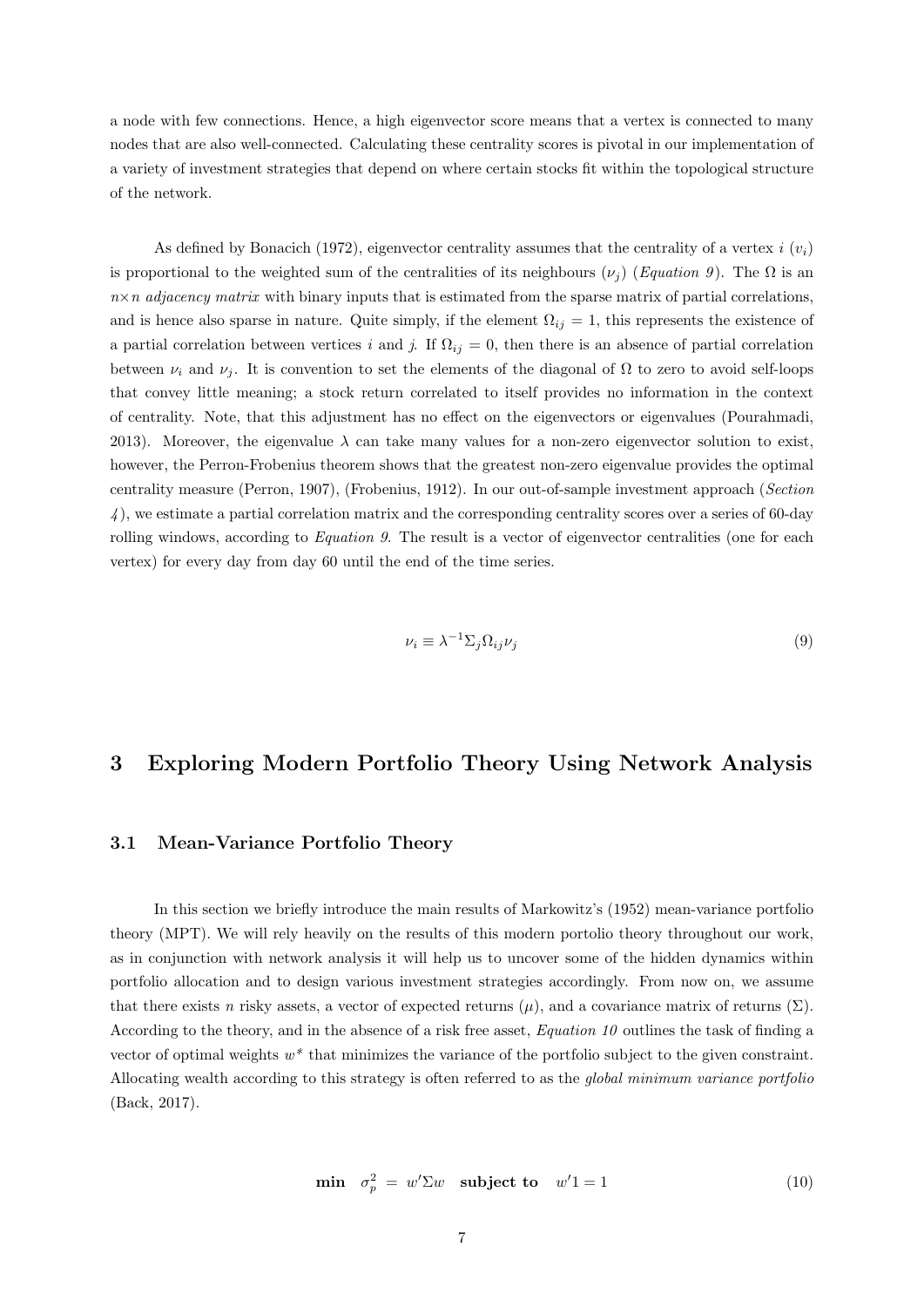

Figure 1: A Graphical Representation of Mean-Variance Theory.

The solution to Equation 10 is provided in Equation 11, where 1 is a vector of 1's and  $\Sigma^{-1}$  is the inverse of the covariance matrix of returns. The resultant vector of optimal weights  $w^*$  for the global minimum variance portfolio represents just one out of an infinite set of possible optimal combinations of the n risky assets that lie along the efficient investment frontier. The efficient frontier, in the absence of a risk free rate, represents every optimal combination of risky assets that provide the highest possible expected portfolio return for a given level of portfolio risk. We produce Figure 1 to provide a visual representation of the efficient frontier and the minimum variance portfolio. Hence, according to MPT, all risk-averse investors will invest in a portfolio that lies along this efficient frontier. The  $w^*$  in this case simply refers to a combination of the n risky assets that minimizes the volatility of the portfolio. The frontier is therefore truncated, as any point below the minimum variance portfolio is dominated by portfolios that offer a higher expected return for the same level of risk (Back, 2017).

$$
w* = \frac{1}{1^{\prime}\Sigma^{-1}1}\Sigma^{-1}1\tag{11}
$$

The above theory can be adapted very simply to account for the presence of a risk free asset that exists in the market. This is useful, as it provides us with a much more realistic and applicable model to incorporate into real-world portfolio allocation decisions. Therefore, the portfolio is now comprised of  $n+1$  assets; n risky assets (with return  $r_i$ ) and 1 risk free asset (with return  $r_f$ ). Now, a a capital market line (CML) can be extended from the risk free rate tangentially to the efficient frontier, as shown in Figure 1. The tangency point is referred to as the *tangency portfolio*. The CML represents an infinite set of optimal portfolios  $w^*$  that include combinations of the risk-free asset and the tangency portfolio in various proportions. Any combination of the risk free asset and the tangency portfolio (along the CML) now offers the highest expected return for a defined level of risk. According to MPT, all riskaverse investors will therefore invest in an optimal portfolio along this line. Investing along the CML in a portfolio that lies below the tangency portfolio means that some of total wealth is allocated to the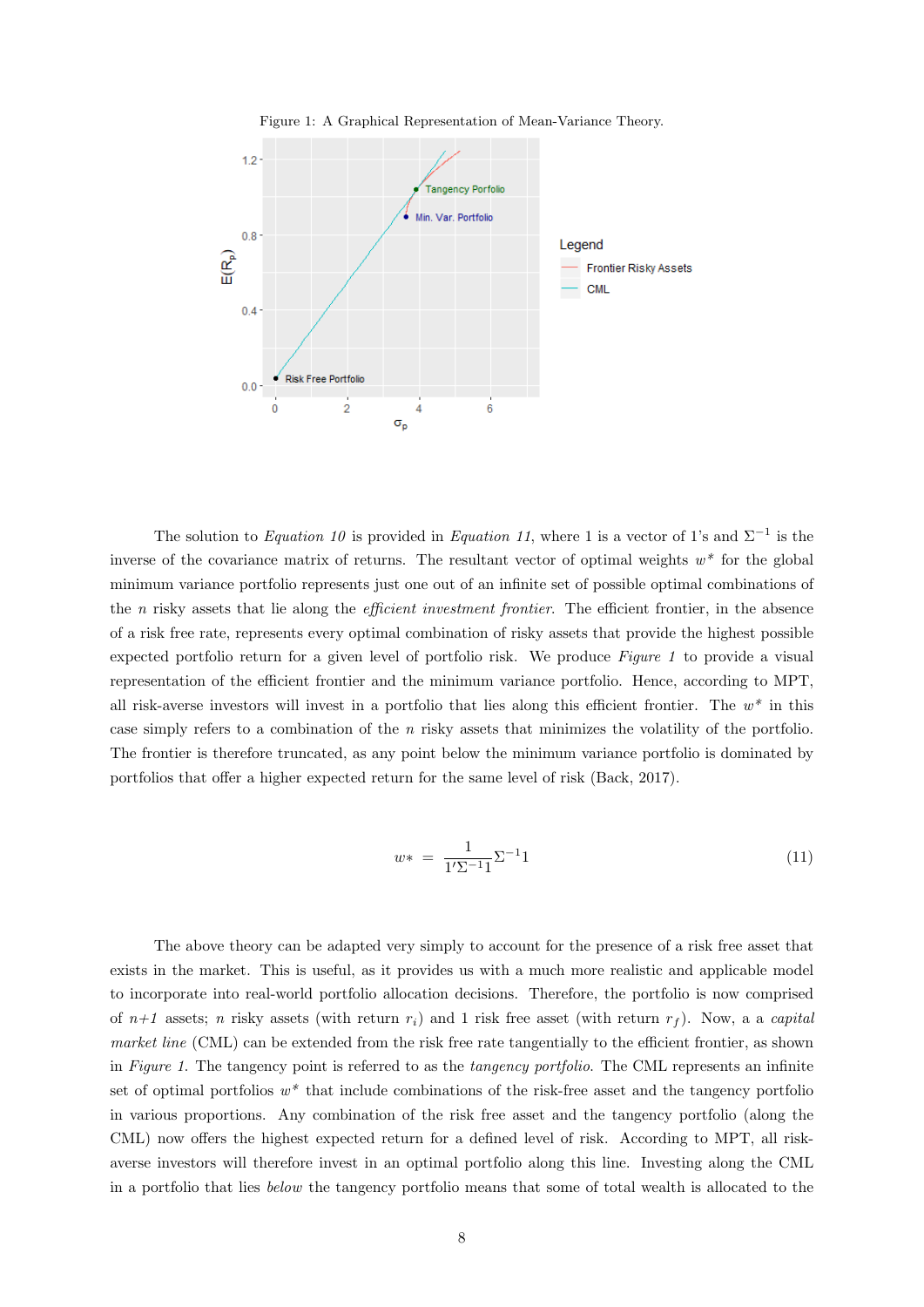risk free asset. Investing along the CML in a portfolio that lies above the tangency portfolio requires shorting the risk free asset and investing more than total wealth in the tangency portfolio. The strategy of investing wholly in the tangency portfolio simply means allocating no wealth to the risk free asset and all wealth to the risky assets. To simplify the portfolio selection process, our mean-variance investment strategies outlined in Section 4.4 will involve investing all wealth in the tangency portfolio. The solution of optimal weights  $w^*$  for investing fully in the tangency portfolio is provided in Equation 9. The term  $E(R)$  represents a vector of expected returns for the risky assets and  $r<sub>f</sub>$  is the risk free rate in question (Back, 2017).

$$
w* = \frac{\Sigma^{-1}(E(R) - r_f 1)}{1'\Sigma^{-1}(E(R) - r_f 1)}
$$
\n(12)

#### 3.2 Plotting the Tangency Portfolio as a Partial Correlation Network

In this section we implement the methodology outlined in *Section 2*, to estimate a series of crosssectional partial correlation networks. We estimate 4 different networks, each comprised of 100 of the most capitalized stocks for 4 different international exchanges, using data spanning the full length of the time horizon  $(01/01/2001$  to  $31/12/2018)$ . For each exchange, we then calculate a vector of optimal weights from investing fully in the tangency portfolio, according to Equation 12. Our methodology for calculating daily stock returns and risk free rates will be addressed in detail in Section  $4.3$ . Note that in finding  $w^*$ , we also use data spanning the entire time series. We then graph each partial correlation network (Figure 2), weighted by the optimal weights of the tangency portfolio. To do so, we make use of R's igraph package, where the darker the shade of the vertex represents a higher weight allocated to that stock.

The work of Peralta & Zareei (2016) and (Pozzi et al. 2013) shows that stocks that receive a large amount of wealth in an optimal Markowitz portfolio tend to be placed in the periphery of the network. We corroborate these findings with our graphs plotted in Figure 2, although we find that the result is market-dependent. For the majority of international exchanges analysed, the amount of wealth optimally allocated to less central stocks in the network is much higher when compared to allocation to more central stocks. This is shown by the majority of darker nodes being placed towards the outskirts of the network, meaning that they receive a higher optimal weight in the tangency portfolio. The intuition behind this result is that very central stocks lead the general market movement and hence reduce the portfolio's systemic performance by increasing its variance.

The above result is clearer for certain countries than for others, and so may be described as marketdependent. The strategy of optimally allocating more weight to less central stocks is more evident for the UK, Brazil and India, and less so for Germany. However, in general, graphing the partial correlation network shows that investing according to MPT dissuades the inclusion of highly central stocks in an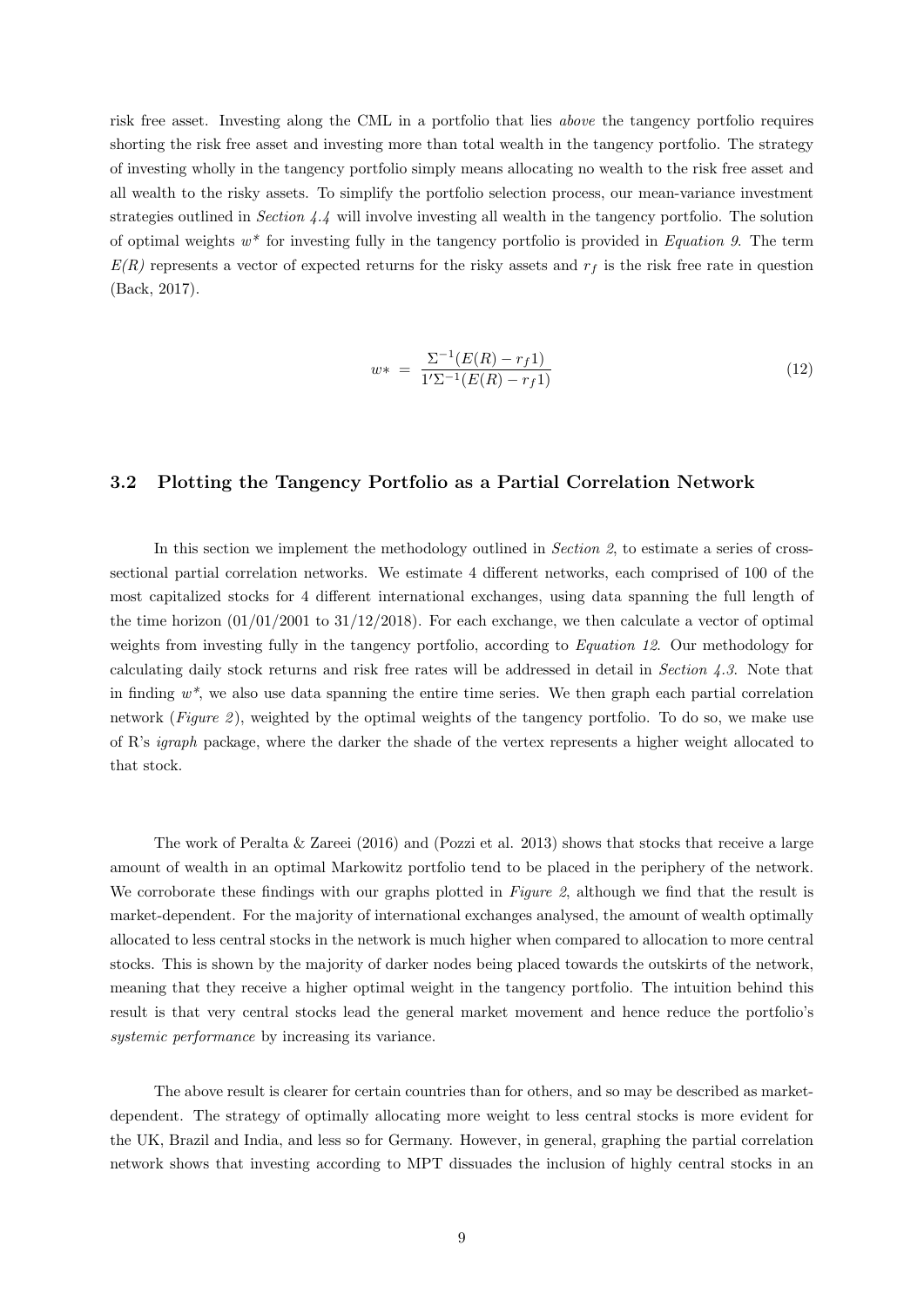

Figure 2: The Tangency Portfolio as a Partial Correlation Network.

optimally designed portfolio. Note that investing in lowly central stocks can be defined as investing in stocks with poor systemic performance.

Furthermore, the partial correlation network allows us to analyse the hidden dynamic between systemic performance and *individual* performance (Sharpe Ratio) for a given portfolio. This is outlined in Figure 3, where the darkness of the node increases in the weight allocated to that stock under the optimal allocation of the tangency portfolio. For stocks listed on the UK's London Stock Exchange, it is clear that a higher weight is allocated to stocks with lower eigencentrality scores and higher Sharpe ratios. This is clear from the cluster of darker nodes in the upper-left corner of the graph. Stocks with low Sharpe ratios are in fact hardly given any weight and so, for this market, Markowitz allocation seems to prioritize individual performance over systemic performance. This is clearly different from the NSE of India, where investing more in stocks with low centrality is prioritized over individual performance. In Brazil, there are a larger number of stocks that have good individual and low systemic performance. Weight seems to be spread across the stocks fairly evenly, possibly because highly central stocks are very few in number. For Germany, tangency portfolio allocation leads to a fairly even distribution of wealth across the 100 stocks.

What we learn from  $Figure 3$  is that the hidden dynamics of portfolio allocation can be complex and seem to be market-dependent. Although typically under mean-variance allocation wealth is allocated to the least central stocks, this is not always the case. It is important to note that so far we have provided only a cross-sectional view of the partial correlation network in Figure 2 and Figure 3. The mixed results we obtain are likely to be explained by analysing the time-varying characteristics of the network. In reality, there will be periods of time in which the most central stocks will also have the highest individual performance. This may lead to a trade-off in portfolio allocation, where more weight is given to better performing central stocks despite the risk of high portfolio variances. Understanding this time-varying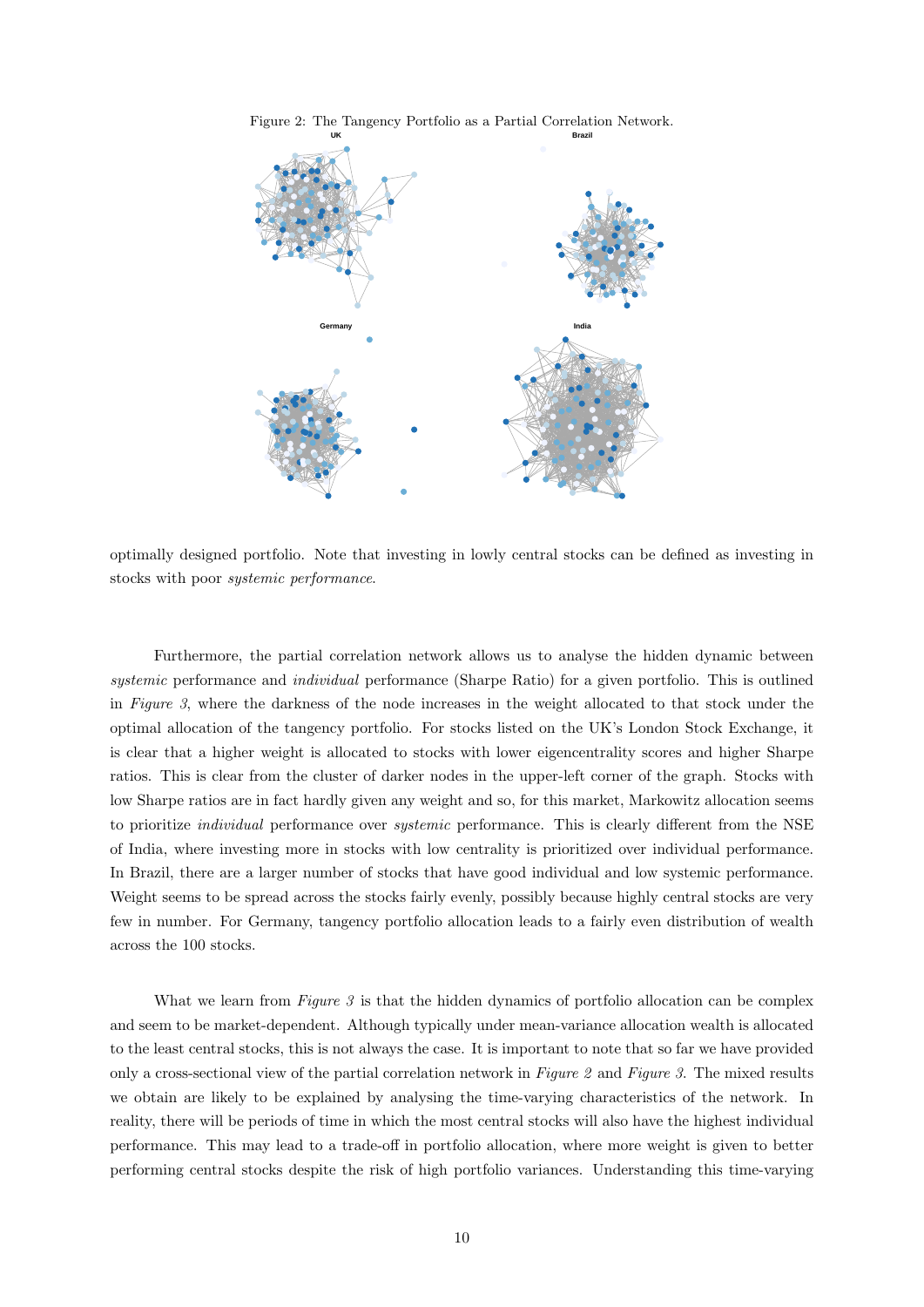

Figure 3: Optimal Weights for Tangency Portfolio Strategy.

correlation of individual and systemic performance is the motivation for the investment strategies that follow. We look to simplify the portfolio allocation process by investing in only a targeted group of stocks, contingent on the dynamic topological features of the network. Our objective is to achieve higher outof-sample portfolio performance by a method of intelligent stock-selection, hence benefiting more from these time-varying correlations than traditional investment methods.

### 4 Implementing a  $\rho$ -dependent Investment Strategy

#### 4.1 Defining  $\rho$

In keeping with the work of Peralta  $&$  Zareei (2016), we analyse the time-varying correlation  $(\rho)$  between the *individual* performance (Sharpe ratio) and the *systemic* performance (centrality) of each stock, and how this affects optimal portfolio choices. When  $\rho < 0$ , the peripheral stocks in the network (with the smallest partial correlations) have the highest Sharpe ratios, and so this is where wealth should be allocated for optimal portfolio diversification benefits. In restricting investment to a subset of peripheral stocks, high individual stock performance is achieved with low portfolio risk. Furthermore, when  $\rho = 0$ , there is nothing to infer about the relationship between centrality and individual performance, and so peripheral allocation is again preferred to avoid high portfolio volatility. However, when  $\rho > 0$ , the stocks with the highest Sharpe ratios are those that are the most central. Hence, a trade-off emerges between investing in stocks with a high individual performance and increasing the systemic risk of the portfolio. Investing in central stocks with high individual Sharpe ratios reduces systemic performance if returns are highly correlated with the returns of other central stocks. Therefore, we should invest in the most central stocks only when the correlation  $\rho$  is a above a pre-determined threshold  $(\tilde{\rho})$ .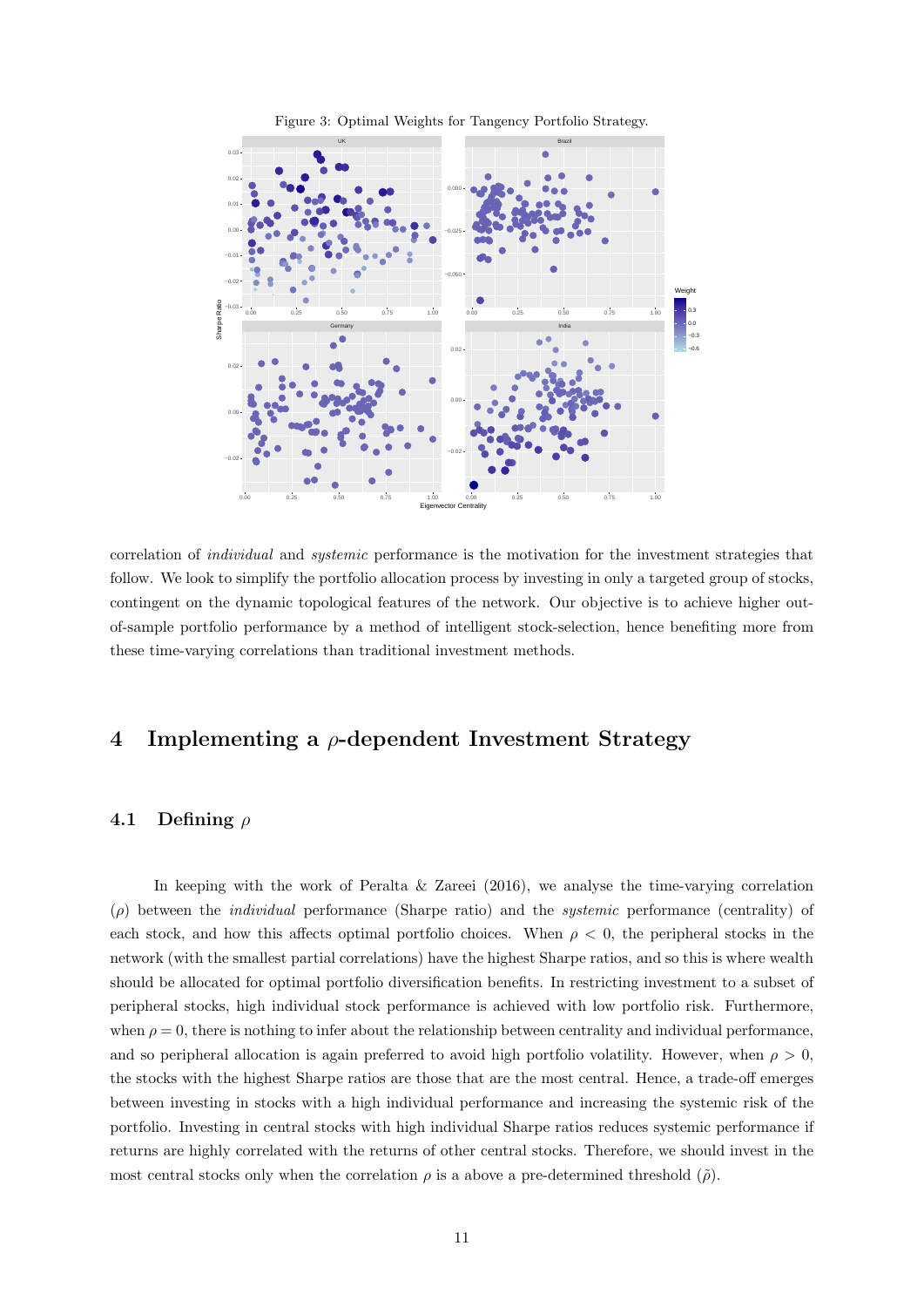#### 4.2 Methodology

To implement our  $\rho$ -dependent investment strategy, we use an out-of-sample approach, whereby the eigenvector centrality and Sharpe Ratio are calculated for each stock over a series of 60-day rolling windows. Each day, the 60-day window shifts by one day into the future, until the end of the time series is reached. Hence, an eigenvector centrality score and Sharpe ratio is calculated for every stock, each day, from day 60 to the end of the time series. The daily individual eigenvector centralities are calculated using the methodology described in Section 2. We estimate a partial correlation network using data from the past 60 days and compute eigencentrality scores according to Equation 9. To calculate individual Sharpe ratios, we calculate the 60-day mean of daily returns for each stock, subtract the corresponding 60-day mean of daily "risk-free" rates, and divide by the 60-day mean of the "daily" standard deviation of returns. Note that we proxy for daily standard deviation by taking the standard deviation of returns over the previous 60 day window and dividing by  $\sqrt{60}$ .

$$
Sharpe Ratio_i = \frac{\bar{R}_i - \bar{R}_f}{\tilde{\sigma}_i} \tag{13}
$$

This methodology is applied to each of the 4 exchanges in our data set, each containing a time series of 120 stocks spanning from  $01/01/2001$  to  $31/12/2018$ . Note, that to proxy for the "risk free" rate, we download daily data from Thompson Reuters of 3-month Treasury bill yields for each of the countries in which the exchanges are domiciled. We convert each of the 3-month rates to daily values, so that we have a complete time-series of daily risk free rates for 4 different countries from 01/01/2001 to 31/12/2018. We use the 3-month yield as the risk free proxy for a number of reasons. Firstly, in many of the countries under evaluation, 3-month Treasury bills carry almost no default risk as they are fully guaranteed by the government or central bank in question. Secondly, when deciding on the maturity, it is important to consider the time period of investment. Although we conduct our investment strategies over a 19-year period, we update the parameters of our model *daily* and change our investment strategy accordingly. Although the investment horizon is rather long, a continuously evolving strategy that is built on the past 60 days of data indeed calls for the use of a short-term risk free rate.

From the methodology described above, for each exchange we obtain a vectors of 120 individual eigenvector centralities and Sharpe ratios per day. We then simply compute the correlation between these two vectors to obtain a daily value of  $\rho$  for each of the exchanges. This value of  $\rho$  represents the correlation between all of the Sharpe ratios and centralities in each of the portfolios for any 60-day period. Hence, we obtain a value of  $\rho$  from day 60 until the final date in the time series (31/12/2018). This will allow us to implement a  $\rho$ -dependent investment strategy, whereby the composition of each portfolio is adjusted daily.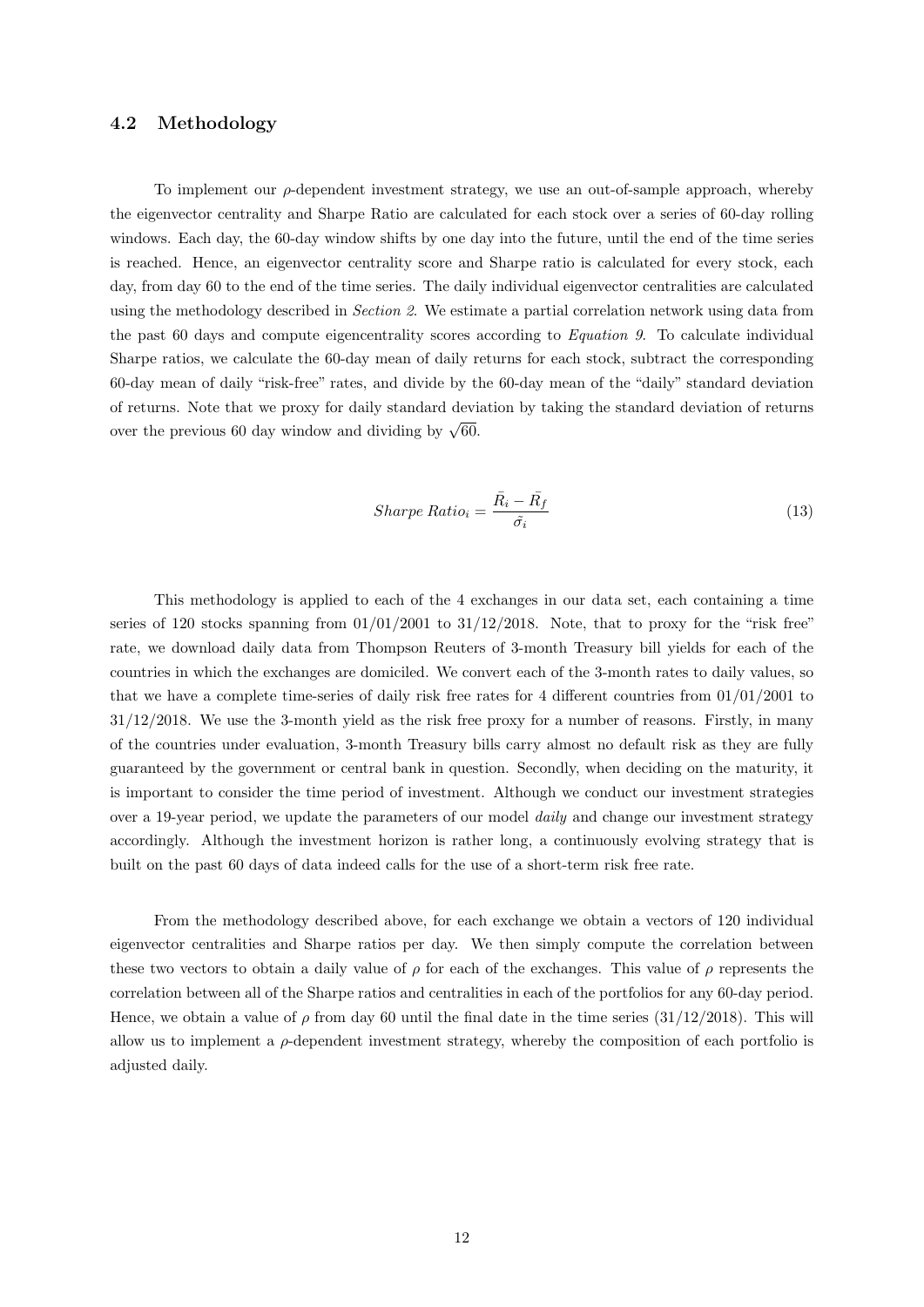#### 4.3 Visualizing the Time-Varying  $\rho$



In Figure 4 we plot a time-series of  $\rho$ , showing the correlation between *systemic* and *individual* performance for 120 stocks for each of the 4 exchanges. Firstly, it is clear that  $\rho$  is time-dependent and can fluctuate between positive and negative values, and take values above and below a pre-defined threshold of 0.2. This means that there will clearly be occasions where we invest in the least central stocks ( $\rho \leq$ 0.2) and occasions where we invest in the most central ( $\rho > 0.2$ ). The exact methodology for this process will be explained in the following Subsection 4.4. Note that in our analysis we assume a threshold of  $\tilde{\rho}$  $= 0.2$ , in keeping with the work of Peralta & Zareei (2016). In their study, they randomly generate 120 data sets of 150 stocks each with values of  $\rho$  ranging from -0.20 to 0.45. They conclude that  $\tilde{\rho} = 0.2$ generates the highest out-of-sample Sharpe ratios, and is high enough to warrant targeting stocks in the network with the highest centrality scores, despite risking higher portfolio variances.

Moreover, it is also evident from Figure  $\lambda$  that there are distinct differences across markets with respect to the evolution of  $\rho$ . The value of  $\rho$  for Brazil never drops much below 0.75, whereas the  $\rho$  of the UK never reaches 0.5. Again, there are clear differences in the path of  $\rho$  for Germany and India, and no two portfolios seem to follow the same pattern. This is made further evident from Table 1, showing the percentage of days for which the value of  $\rho$  falls below the given threshold of 0.2. For the portfolio of Brazilian stocks, the tendency is for the  $\rho$  to be much higher over the entire time horizon, with the  $\rho$  never falling below the threshold. Hence, within the Brazilian portfolio we will only ever invest in the most central stocks on any given day. The opposite is true for the UK, where for 87% of days we will be investing in the least central stocks. For Germany (India), we will invest in the least central stocks on 36% (34%) of trading days.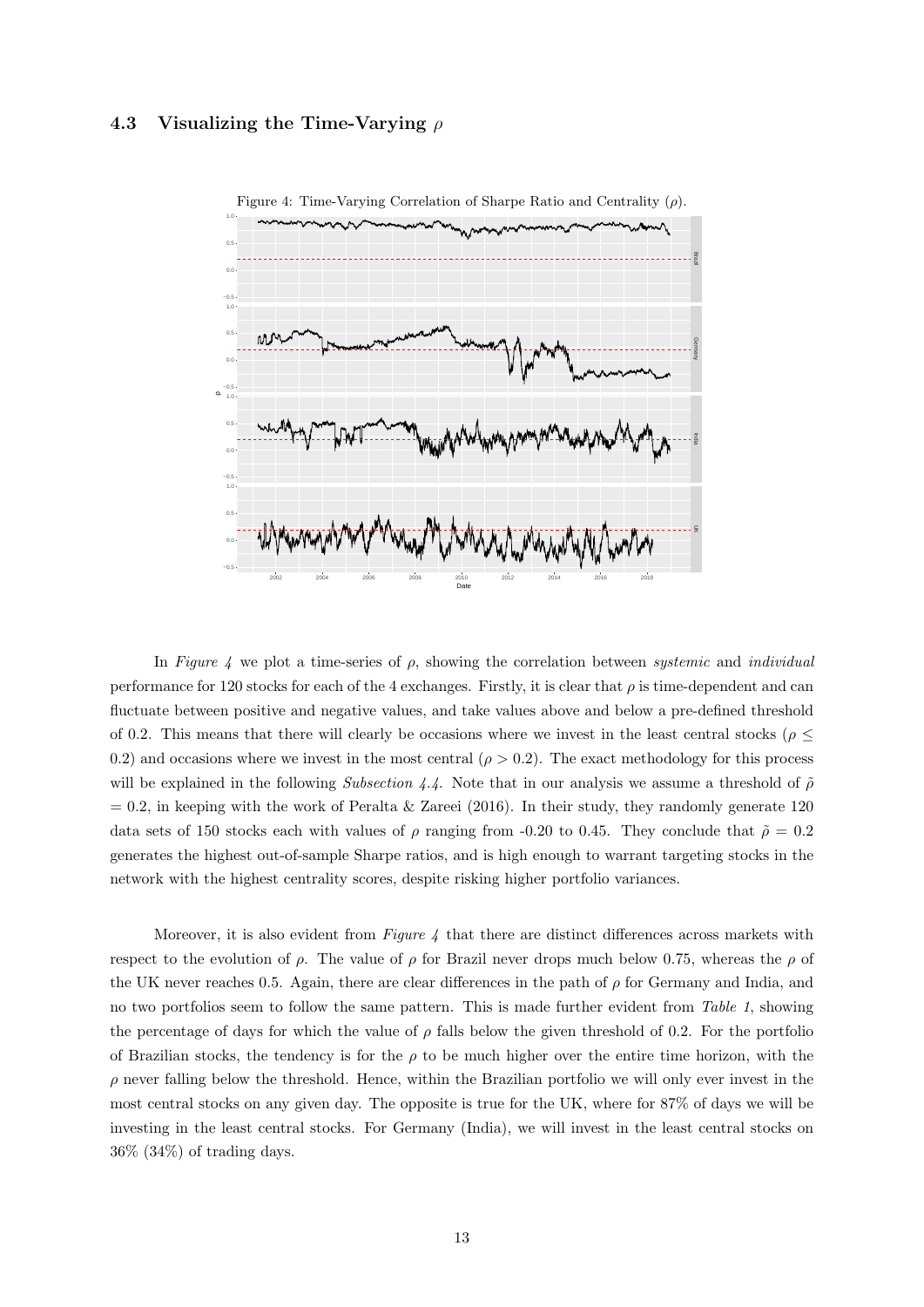| Table 1: Percentage of Days $\rho \leq 0.2$ |       |  |
|---------------------------------------------|-------|--|
| Country % Days                              |       |  |
| UK                                          | 87.32 |  |
| Brazil                                      | 0.00  |  |
| Germany                                     | 35.60 |  |
| India                                       | 33.66 |  |

#### 4.4 Out-of-Sample Approach

We implement our out-of-sample approach as follows. For each of our markets, we have a portfolio of 120 stocks. Starting from day 60 until  $31/12/2018$ , we calculate a daily  $\rho$  for each of the portfolios using a 60-day rolling window approach described in Section 4.2. For each market, we then rank the stocks according to their eigenvector centrality score. When the daily  $\rho \leq \tilde{\rho}$ , we allocate wealth only to the 20 least central stocks in the network according to that centrality score. If  $\rho > \tilde{\rho}$ , we allocate wealth only to the 20 most central stocks in terms of their eigenvector centrality. This approach can be described as "out-of-sample", as we are calculating values of  $\rho$  and eigencentralities at the close of day t (based on the previous 60 days) and investing in a restricted subset of 20 stocks at the open of day  $t+1$ . We then hold these 20 stocks over the course of the trading day, evaluating portfolio performance according to the returns of those stocks over day  $t+1$ . At the end of the day  $t+1$ , we repeat the process again. We calculate the value of  $\rho$  for that day and the eigencentralities, before applying the same strategy again for a (potentially) new set of 20 stocks at the open of day  $t+2$ . We evaluate portfolio performance according to stocks returns over the duration of the trading day  $t+2$ , and this process is repeated until the final date in the time series is reached. The decision to restrict the  $\rho$ -dependent portfolios to 20 stocks each day is based on the findings of Desmoulins-Lebeault and Kharoubi-Rakotomala (2012), who show that most of the benefit of diversification stems from investing in just 20 assets.

The first investment strategy that we use when investing in the 20 targeted stocks is the Naïve wealth allocation strategy introduced by Peralta & Zareei (2016). When  $\rho \leq \tilde{\rho}$ , we allocate wealth evenly across the 20 least central stocks according to a 1/N rule, where N represents the number of stocks in the restricted portfolio (20). Conversely, when  $\rho > \tilde{\rho}$  we spread wealth evenly accross the 20 most central stocks. We see the value in adopting this strategy, as it allows us to evaluate portfolio performance according to what turns out to be a very simplistic diversification procedure. Furthermore, it has been shown that a  $1/N$  allocation process can even lead to superior out-of-sample performance than the more complex method of Markowitz diversification (DeMiguel et. al, 2009). However, unlike Peralta & Zareei (2016), we decide to also implement investment strategies according to Markowitz's mean-variance theory. We consider an investment strategy whereby instead of using the Naïve  $1/N$ diversification rule, we invest in the tangency (market) portfolio for the stocks that we are considering. This mirrors a more sophisticated investment approach that is more likely to be implemented by portfolio managers in the real world. We are therefore keen to explore whether using MPT in conjunction with a portfolio-simplification strategy can achieve superior out-of-sample performance compared to Naïve investment methods. As explained in Section 3.1, the solution to finding the optimal weights  $w^*$  for allocating wealth wholly to the tangency portfolio in the presence of a risk free asset is provided in Equation 9.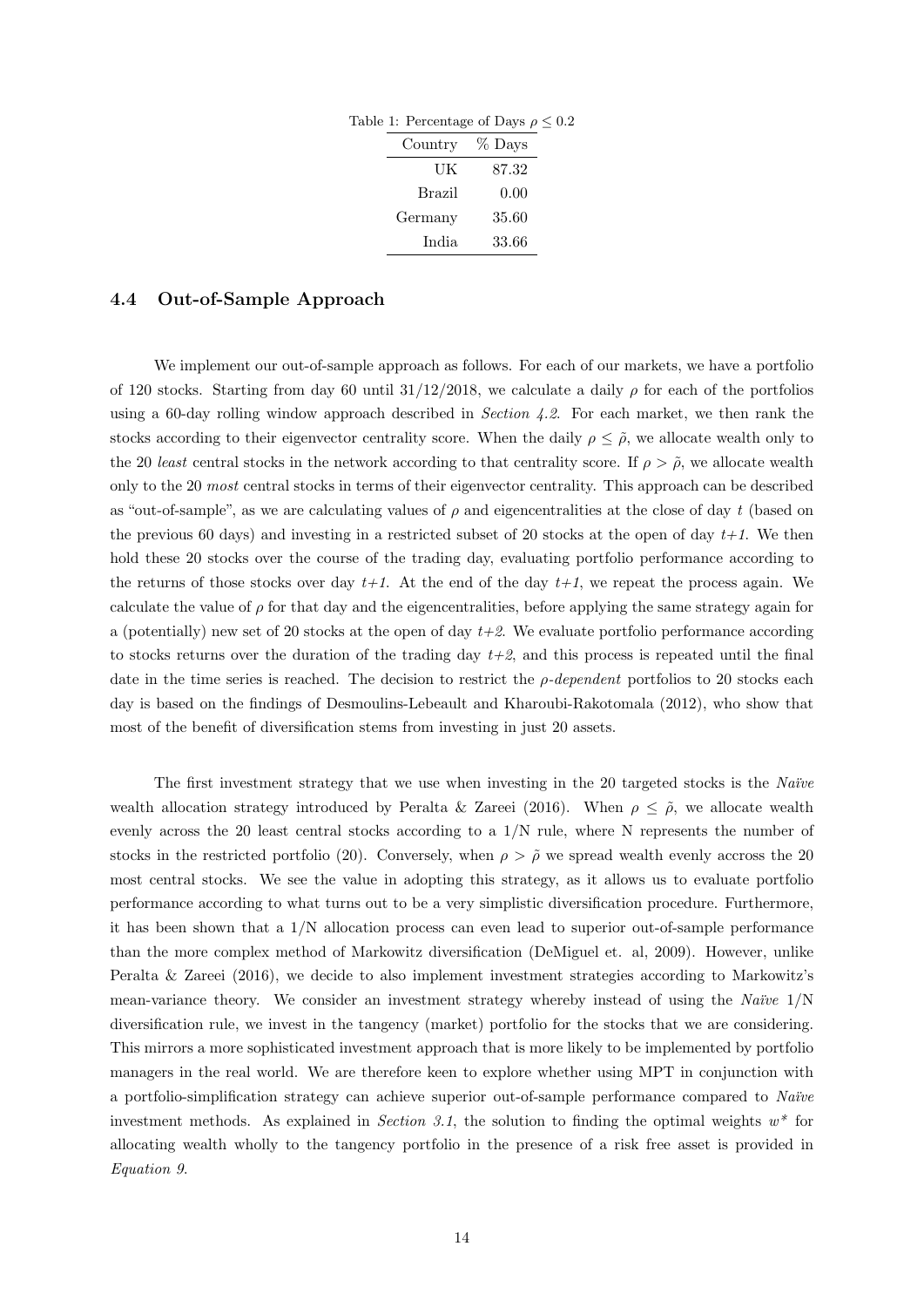In our MPT investment approach, we follow a similar initial out-of-sample procedure to that of our Naïve investment strategy. We first calculate a daily value for the  $\rho$  of the portfolio of 120 stocks, using 60-day rolling windows. We therefore again obtain a value of  $\rho$  every day from day 60 until the 31/12/2018. We then select the 20 targeted stocks based on the exact same criteria as previously. When  $\rho \leq \tilde{\rho}$ , we invest in the 20 least central (ranked by eigenvector centrality) and we invest in only the 20 most central when When  $\rho > \tilde{\rho}$ . The only adaptation is that once the 20 stocks are targeted at the close of day t, we now compute a matrix of the covariance of returns for those stocks over the previous 60 days and calculate the inverse. We also compute a vector of excess returns for day  $t$  by subtracting the daily risk free rate from the daily return of each stock. We can then calculate the optimal weights of the tangency portfolio  $w^*$  for day t, according to Equation 9. We hence allocate wealth to those 20 stocks at the open of day  $t+1$ , weighted by w<sup>\*</sup> from day t. At the close of day  $t+1$ , we select the next 20 stocks based on the new  $\rho$ , recalculate w<sup>\*</sup> based on the previous 60 days, and invest in these 20 stocks at the open of day  $t+2$  based on the new optimal weights. We implement this approach separately across across all of the markets in our data set, each day recording the returns of our portfolios. Note that we refer to this investment strategy as *Tangency* in the work that follows. We also implement a very similar investment strategy, which we refer to as Tang. Lim. We follow the exact same procedure as outlined in our Tangency approach with one difference; we add a short-sale constraint to the optimization problem. In particular, we limit our investment strategy to allocating no more than 50% of total wealth to shorting a given stock at any point in time. This is to employ a more realistic mean-variance investment procedure that is designed to avoid potentially unlimited losses and to hence keep portfolio variances stable.

We also introduce one final investment strategy, which we refer to in our analysis as *Market*. This approach involves simply investing in all 120 stocks for each of the international exchanges irrespective of the time-varying  $\rho$ . Thus, this strategy can be referred to as non  $\rho$ -dependent, as we apply the  $1/N$ rule to all 120 stocks and hold them in equal weight for the entirety of the investment horizon. As this strategy does not involve stock selection, it can therefore be taken as a proxy for investing in the entire market. This strategy hence serves as the benchmark to beat in our out-of-sample implementation of our  $3 \rho$ -dependent stock selection strategies. The intuition behind the inclusion of the Market strategy is to ascertain whether estimating the time-varying nature of network effects leads to a portfolio simplification process that enhances out-of-sample performance with respect to the market. Finally, we introduce a *reverse*  $\rho$ *-dependent* control strategy that enables us to determine whether our results are obtained chance. The strategy simply reverses the criteria for investing in the targeted group of stocks, so that when  $\rho \leq$  $\tilde{\rho}$  we invest in the most central stocks, and we invest in the least central stocks on occasions where  $\rho > \tilde{\rho}$ .

### 5 Results

In this section, we apply our 4 investment strategies (Tangency, Tang. Lim, Naive, Market) to each of the 4 international exchanges and evaluate their out-of-sample performance. We also implement the reverse- $\rho$  procedure on each of the 3  $\rho$ -dependent strategies, serving as a control. We compute the 12-month rolling Sharpe ratio for each of the portfolios by considering a series of 252-day rolling windows with steps equal to 1 day in length. To do so, each day we take the 252-day mean Sharpe ratio for the portfolio based on daily portfolio Sharpe ratios that are calculated previously in Section 4.4. Note that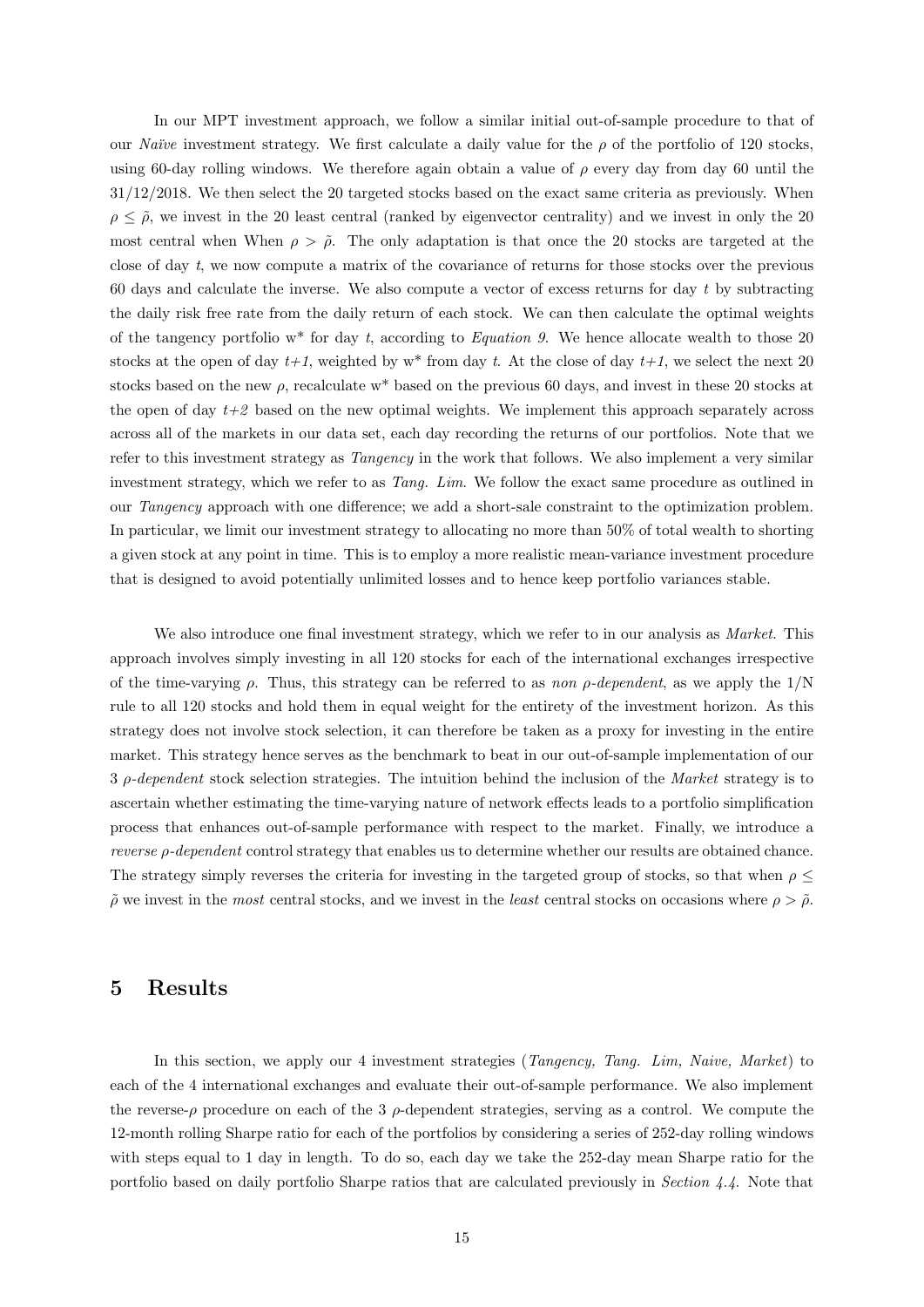computing annualized Sharpe ratios is common practice in the evaluation of portfolio performance.

In the subsections that follow, we plot the 12-month rolling Sharpe ratios to provide a detailed country-by-country analysis of portfolio performance. First however, we provide some descriptive statistics of our results (Table 2 and Table 4) showing the mean 12-month rolling Sharpe ratio broken down by country and strategy. With the exception of Brazil, all  $3\rho$ -dependent strategies and the Market benchmark deliver positive Sharpe ratios, with the vast majority statistically significantly different from zero. For stocks listed in the UK, Germany, and India, the Naïve portfolio fails to deliver enhanced outof-sample performance, as these portfolios performs statistically significantly worse than the benchmark. This implies that the simple strategy of investing in the market in equal weight is optimal when compared to the more complicated strategy of a daily portfolio re-balancing and 1/N allocation to a target group of stocks contingent on the time-varying  $\rho$ . This finding is at odds with the results of Peralta & Zareei (2016), who show that a *Naïve*  $\rho$ -dependent strategy does indeed beat the market. Our differing findings may be due to a number of factors; primarily that we consider a much greater investment time horizon, focused on different markets, and implemented more modern techniques in our sparse estimation of partial correlations.

Focusing on our *Tangency* strategy for the UK, Germany, and India, *Table 2* shows that performance is no longer strictly dominated by the benchmark. In fact, for the UK and Germany, the performance of these portfolios is statistically significantly greater than that of the simplistic strategy of investing in the entire market. This shows that a  $\rho$ -dependent strategy that simplifies portfolio selection can indeed lead to superior out-of-sample returns when investing in the tangency porfolio. This result is particularly salient for Germany, where the mean Sharpe ratio of 13.8 is not only statistically significantly different from zero, but is also almost 63 times greater that of the benchmark. However, this is not the case for India, where the mean Sharpe ratio does not surpass the benchmark and is not significantly different from zero. Furthermore, the results of the *Tangency* allocation via the reverse- $\rho$  control method in Table 4 show that our results are not obtained by chance. When reversing the investment criteria, portfolios for the UK, Germany, and India all record negative Sharpe ratios that are significantly different from zero, performing far worse than the market benchmark. This provides an additional level of robustness to the previous findings.

A similar pattern emerges when analysing the performance of the Tang. Lim investment strategy. In this case, the portfolios for India and Germany statistically significantly outperform the benchmark, and the positive Sharpe ratios are different from zero also with statistical significance. Note that in this instance, the German Tang. Lim portfolio outperforms the Market benchmark by more than 100 times. Table 4 shows that the reverse- $\rho$  Tang. Lim portfolios for the Germany and India yield negative Sharpe ratios, significantly under-performing the market benchmark. This highlights that the results of the  $\rho$ dependent Tang. Lim strategy are not obtained by chance. However, it is important to note that the results of the Tang. Lim strategy for the UK are fairly disappointing. Although the mean Sharpe ratio for the portfolio is positive, it is shown to be non-significantly different from zero, performing significantly worse than the benchmark. Rather surprisingly for the UK, the reverse- $\rho$  Tang. Lim strategy shown in Table 4 delivers a positive Sharpe ratio that actually significantly enhances performance according to the benchmark This is an unexpected finding that will be explored in due course.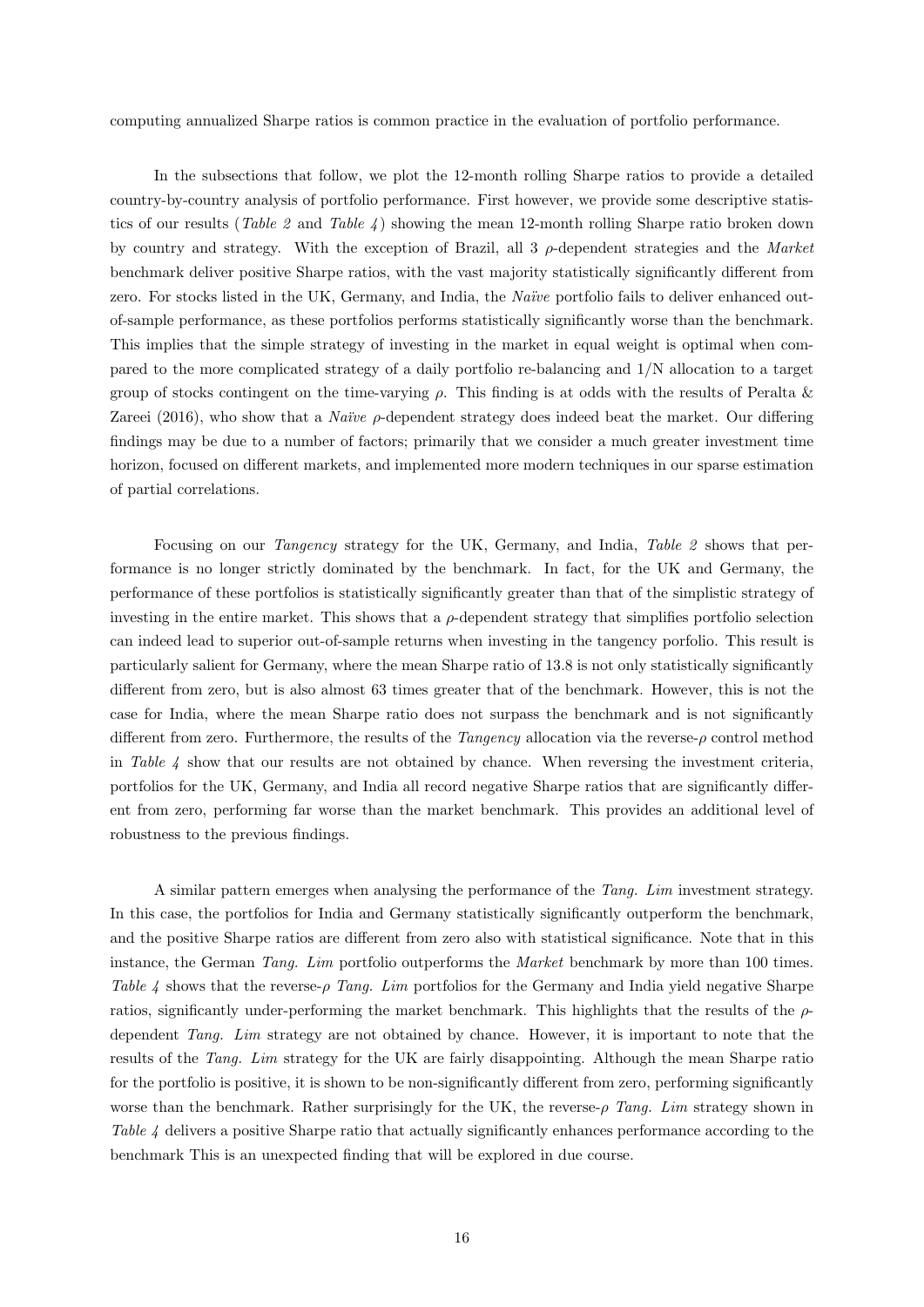Despite the results being mixed for the UK, Germany, and India, we learn that the following a Markowitz  $\rho$ -dependent strategy not only simplifies the portfolio allocation process but it can lead to significantly superior out-of-sample performance than simply investing in the market via a  $1/N$  diversification rule, and the results are robust in the majority of cases. These findings are at odds with those of DeMiguel et al. (2009) who show that the opposite is true. However, for the stocks listed in Brazil, the results are far less clear. As every strategy returns a negative Sharpe ratio, the performance of the portfolios cannot be compared to one another as interpreting negative Sharpe ratios conveys little meaning. Furthermore, the negative Sharpe ratios for the Brazilian Tangency, Naïve, and Market portfolios are all significantly less than zero. As the Tang. Lim strategy returns a Sharpe ratio that is not significantly different from zero, this is taken to be the optimal strategy that enhances portfolio performance compared to all others. This result is further supported in Table 4, as the Sharpe ratio for the reverse- $\rho$  Tang. Lim strategy is statistically significantly less than zero.

| Table 2: Mean 12-month Rolling Sharpe Ratios. |              |             |              |              |
|-----------------------------------------------|--------------|-------------|--------------|--------------|
| Country                                       | Tangency     | Tang. Lim   | Naive        | Market       |
| UK                                            | $0.2416***$  | 0.0206      | $0.0340**$   | $0.0780***$  |
|                                               | (0.0153)     | (0.0151)    | (0.0151)     | (0.0151)     |
| <b>Brazil</b>                                 | $-0.0474***$ | $-0.0072$   | $-0.2498***$ | $-0.6503***$ |
|                                               | (0.0151)     | (0.0151)    | (0.0153)     | (0.0166)     |
| Germany                                       | 13.8069 ***  | 22.4643***  | $0.0643***$  | $0.2204***$  |
|                                               | (0.1482)     | (0.2403)    | (0.0151)     | (0.0152)     |
| India                                         | 0.0185       | $0.1635***$ | $0.0469***$  | $0.0970***$  |
|                                               | (0.0151)     | (0.0152)    | (0.0151)     | (0.0151)     |

Table 2: Mean 12-month Rolling Sharpe Ratios.

 $*_{p<0.10,**_{p<0.05,***_{p<0.001} H_0}$ :  $SR = 0$ 

Table 3: Mean 12-month Rolling Sharpe Ratio 2006-2009.

| Country | Tangency     | Tang. Lim    | Naive         | Market       |
|---------|--------------|--------------|---------------|--------------|
| UK      | $0.2711***$  | $0.0693**$   | $-0.4008$ *** | $-0.3622***$ |
|         | (0.0370)     | (0.03641)    | (0.0378)      | (0.0375)     |
| Brazil  | $-0.5401***$ | $-0.3060***$ | $-0.0184$     | $0.2410***$  |
|         | (0.0389)     | (0.0372)     | (0.0364)      | (0.0369)     |
| Germany | $0.2935***$  | $0.2824***$  | $-0.6197***$  | $-0.4863***$ |
|         | (0.0371)     | (0.0371)     | (0.0397)      | (0.0385)     |
| India   | $0.3620***$  | $0.4355***$  | $-0.3082***$  | $-0.2962***$ |
|         | (0.0375)     | (0.0380)     | (0.0372)      | (0.0371)     |

 $*_{p<0.10,**_{p<0.05,***_{p<0.001}} \text{ to } H_0:SR=0$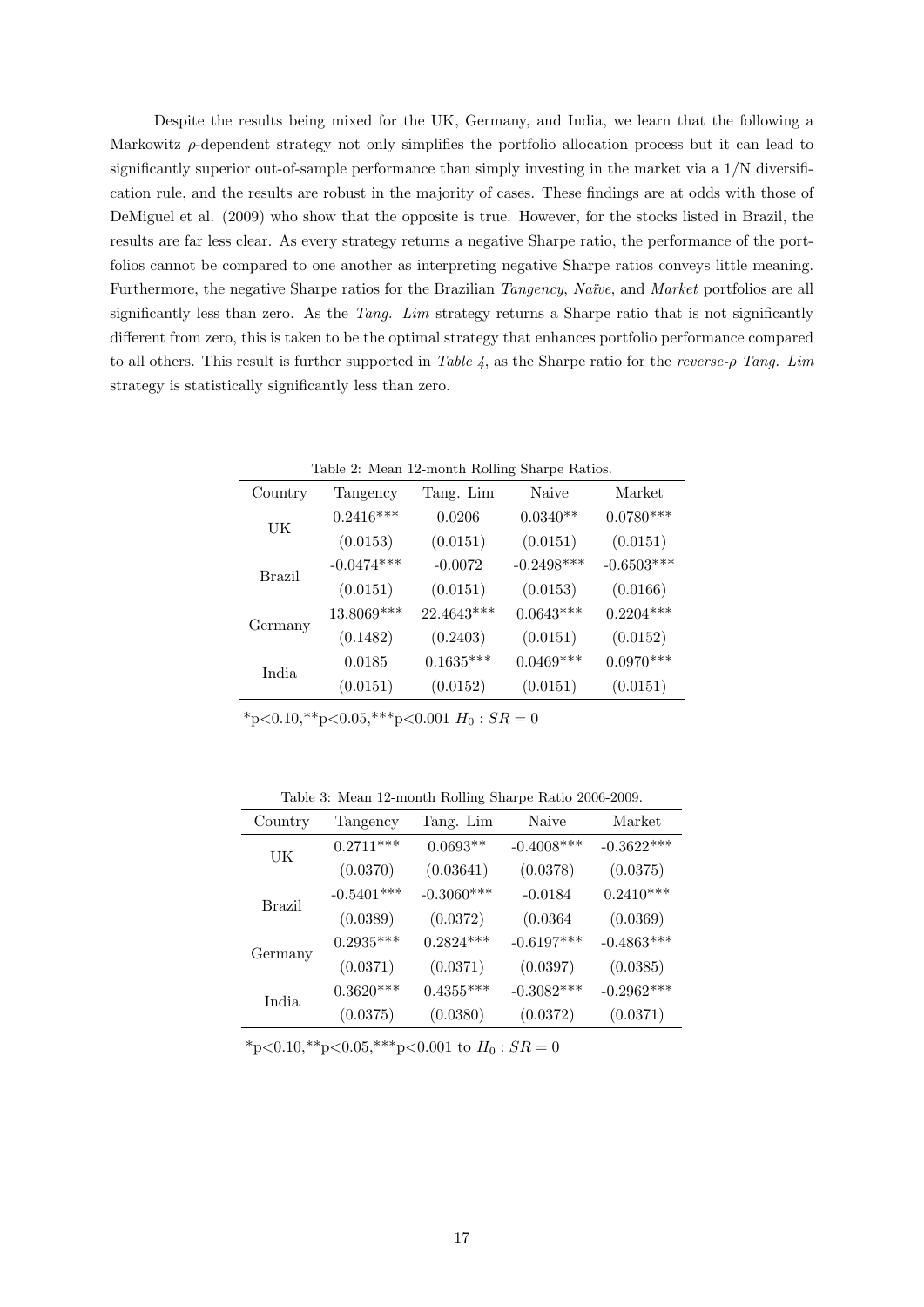Table 4: Mean 12-month Rolling Sharpe Ratios (reverse- $\rho$ ).

| Country | Tangency                       | Tang. Lim    | Naive          | Market       |
|---------|--------------------------------|--------------|----------------|--------------|
| UK      | $-0.7074***$                   | $0.2502***$  | $0.1536***$    | $0.0780***$  |
|         | (0.0171)                       | (0.0155)     | (0.0154)       | (0.0153)     |
| Brazil  | $-203.8342***$                 | $-1.1110***$ | $-119.4047***$ | $-0.6503***$ |
|         | (2.19)                         | (0.0194)     | (1.2833)       | (0.0168)     |
| Germany | $-107,6349***$                 | $-0.2485***$ | $0.04386***$   | $0.2204***$  |
|         | (1.1660)                       | (0.0155)     | (0.0153)       | (0.0154)     |
| India   | $\text{-}61.5554^{\text{***}}$ | $-0.4624***$ | $0.1473***$    | $0.0970***$  |
|         | (0.6580)                       | (0.0160)     | (0.0153)       | (0.0153)     |

 $*_{p<0.10,**_{p}<0.05,***_{p}<0.001}$  to  $H_0$ :  $SR = 0$ 

Table 5: Mean 12-month Rolling Sharpe Ratio 2006-2009 (reverse- $\rho$ ).

|         | Tangency                   | Tang. Lim    | Naive          | Market       |
|---------|----------------------------|--------------|----------------|--------------|
| UK      | $0.5954***$                | $0.6074***$  | $-0.3590***$   | $-0.3622***$ |
|         | (0.0395)                   | (0.0395)     | (0.0375)       | (0.0375)     |
| Brazil  | $-280.1428^{\ast\ast\ast}$ | $-0.3374***$ | $-170.9398***$ | $0.2410***$  |
|         | (7.2000)                   | (0.0420)     | (4.3960)       | (0.0369)     |
| Germany | $-298.8850***$             | $-0.8142***$ | $-0.6368***$   | $-0.4863***$ |
|         | (7.6866)                   | (0.0420)     | (0.0399)       | (0.0385)     |
| India   | $-60.3890***$              | $-0.5256***$ | $-0.2215***$   | $-0.2962***$ |
|         | (1.5435)                   | (0.0388)     | (0.0368)       | (0.0372)     |

 $*_{p<0.10,**_{p}<0.05,***_{p}<0.001}$  to  $H_0$ :  $SR = 0$ 

#### 5.1 UK

In Figure 5, we plot the 12-month rolling Sharpe Ratio for each of the investment strategies for the UK stocks. It should be noted that the Naïve strategy and the Market benchmark possess a strong positive correlation, with the trajectory of the Sharpe ratios following almost exactly the same path. This is an interesting result that suggests that a simplistic  $\rho$ -dependent  $1/N$  diversification strategy has little effect in terms of enhancing out-of-sample portfolio performance. This is in line with the findings in Table 2 that suggest that the  $\rho$ -dependent  $1/N$  approach yields statistically significantly inferior portfolio performance when compared to the benchmark. Similarly, the two Markowitz allocation strategies (*Tangency* and Tang. Lim) also have a portfolio performance that is positively correlated to one another, yet this correlation is weaker than in the previous case.

An important result for the UK is the apparent resilience of the two mean-variance strategies during periods of major global financial instability. During the Financial Crisis of 2008-2009, the Sharpe ratio of these two portfolios is almost always positive. This is a great deal different to the results of the 1/N investment strategies, where Sharpe ratios are always negative over the same period. This is shown clearly in Figure 6, where we calculate 12-month rolling Sharpe ratios for the period 2006-2009 to analyse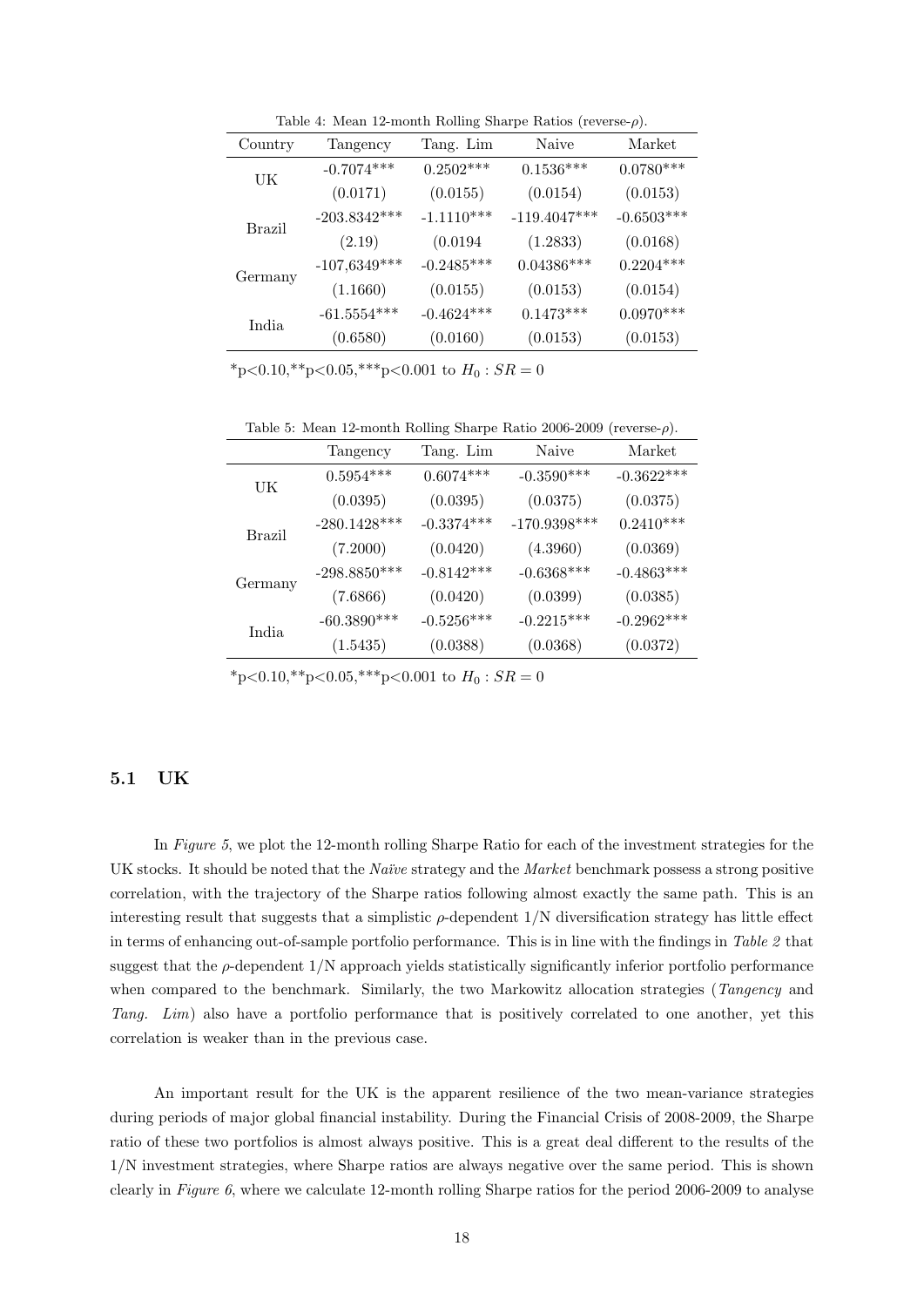the effect of each strategy during the Financial Crisis. The Sharpe ratios for the mean-variance portfolios are positive for a much longer period than the 1/N strategies. This suggests that these portfolio selection strategies may provide a buffer during major financial turmoil. This is further evident from the results in Table 3, where we compute mean 12-month rolling Sharpe ratios from the years 2006-2009. Whilst the Naïve and Market Sharpe ratios are negative during this period and statistically significantly different from zero, both Markowitz  $\rho$ -dependent portfolios demonstrate a positive performance, with both the Tangency and Tang. Lim portfolios improving on the benchmark portfolio with statistical significance. Surprisingly however, Table 5 shows that the reverse-ρ Markowitz strategies significantly outperform both of the  $1/N$  approaches during the period 2006-2009. Furthermore, these reverse- $\rho$  mean-variance strategies yield a higher mean Sharpe ratio than any other of the UK portfolios. Although the reverse-ρ control strategy performing optimally is surprising, it may be rationalized if the portfolios were comprised of a number of successful short positions in the most central stocks that were most likely to be adversely affected during the Financial Crisis. Although this is purely a hypothesis, it presents an area for future research.

Moving along in the time series, Figure 5 shows that during the European Soverign Debt Crisis that began in January 2010, the Tangency strategy is the only portfolio to show a clear upward trajectory in Sharpe ratio. The Tang. Lim indeed shows a downward trajectory, but not as steep of a decline as the two 1/N strategies. Furthermore, after the UK's decision to leave the EU in June 2016, the UK has suffered significant economic instability that is still on-going. The two mean-variance portfolios both demonstrate a steep rise in Sharpe ratios that has remained positive ever since. This is in stark contrast to the Naïve and Market portfolios where a slighter initial increase in Sharpe ratio has been followed by a speedy decline to values below -1.0 at 31/12/2018. This is further evidence of a resilience of the ρ-dependent mean-variance strategies to macroeconomic instability.

#### 5.2 Germany

In Figure 7 we plot the 12-month rolling Sharpe Ratio for each of the investment strategies for the German stocks. As we found for the UK, the *Naïve* strategy and the *Market* benchmark for Germany also possess a strong positive correlation, with the trajectory of the Sharpe ratios following an almost identical path. This again suggests that a simplistic  $\rho$ -dependent  $1/N$  diversification strategy has little effect in terms of enhancing out-of-sample portfolio performance. This is also in line with the findings in Table 2, implying that implementing a  $\rho$ -dependent 1/N procedure produces statistically significantly inferior portfolio performance when compared to the benchmark. Similarly to that of the UK, the two meanvariance strategies also show a portfolio performance that is positively correlated, but this correlation is made weaker than that of the 1/N portfolios due to an extremely steep negative decline in Sharpe ratio for the Tangency strategy at the begining of 2004. This results in a rolling Sharpe ratio that falls below -100, however this is avoided with the inclusion of short-sale constraints in the Tang. Lim portfolio. Avoiding these types of major portfolio variances was the main motivation for the introduction of such limits, and shows the benefit of implementing additional constraints to the targeted stocks.

Moreover, the Markowitz  $\rho$ -dependent portfolios are extremely resilient to any major macroeco-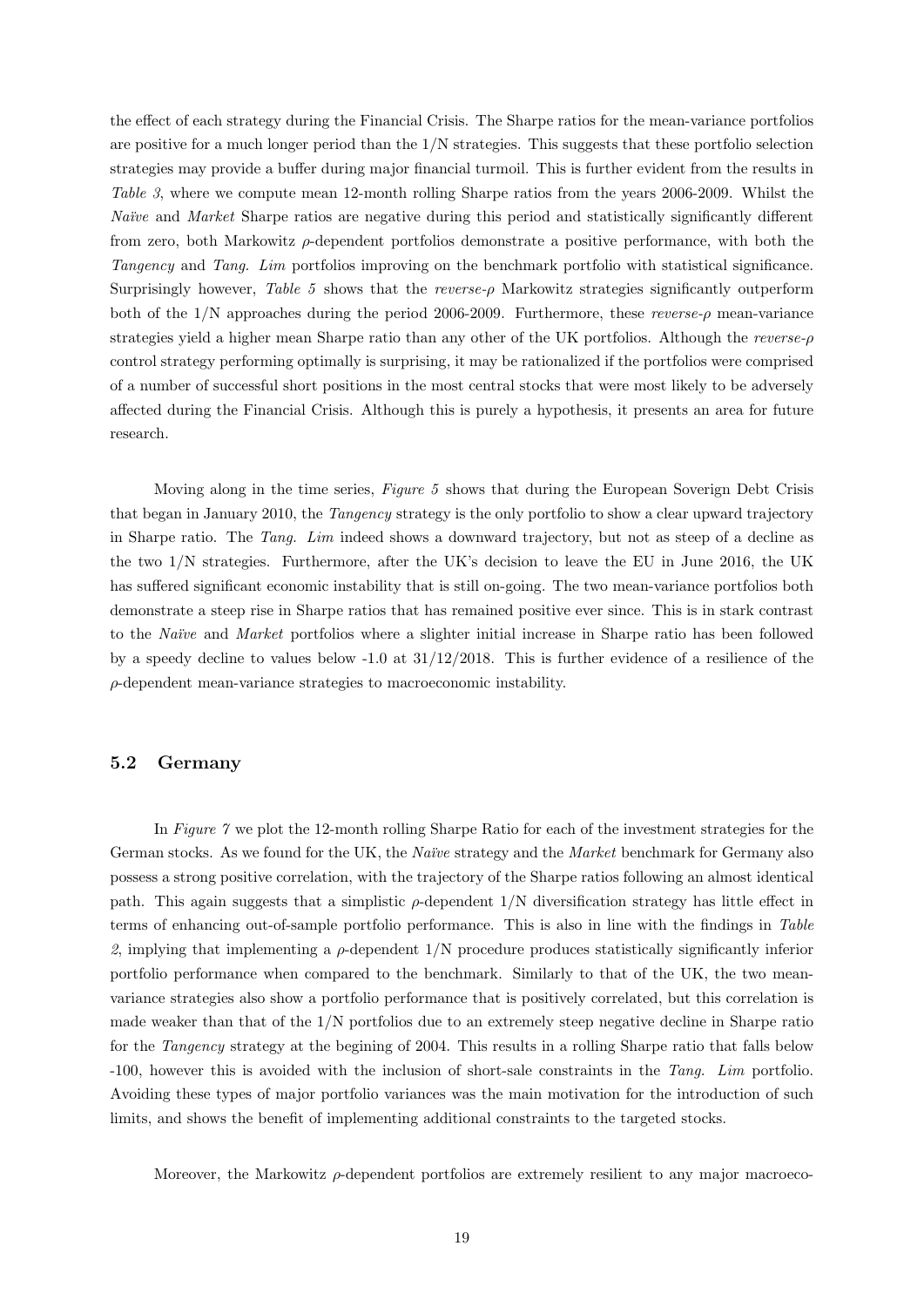nomic upset. This is shown in Figure 8, where again compute 12-month rolling Sharpe ratios for the period 2006-2009 to analyse the effect of the Financial Crisis on the performance of each portfolio. We see that for allocating wealth according to the Naïve strategy and investing in the Market both yield poor results over the period 2006-2009. For these portfolios, Sharpe ratios are consistently negative and fall below -2.0 in 2007. This is in contrast to the targeted mean-variance portfolios, where Sharpe ratios become negative for a much shorter period from mid-2008 to mid-2009. These portfolios seem to recover much quicker, with the Sharpe ratios becoming positive in the final quarter of 2008 and remaining relatively high until 2010. This is made further evident from the results in Table 3, showing the mean 12-month rolling Sharpe ratios for each portfolio for the period 2006-2009. The approach of targeting stocks with the mean-variance strategies leads to statistically significantly superior portfolio performance than the Naïve allocation, and provide a means of significantly beating the market during this period of extreme hardship for the German economy. This result is strongly supported by the poor performance of the reverse-ρ mean-variance strategies over the same period, displayed in Table 5. When reversing the investment criteria, both German mean-variance portfolios return negative Sharpe ratios that are statistically significantly different from zero.

#### 5.3 Brazil

In Figure 9 we plot the 12-month rolling Sharpe Ratio for each of the investment strategies for the Brazilian stocks. In contrast to the developed economies of the UK and Germany, the Tangency and Tang. Lim strategies share a strong positive correlation over the time period, where as the 1/N allocation strategies show a positive but weaker correlation. Furthermore, the results of Table 2 show that in fact all portfolios give negative mean Sharpe ratios, including the strategy of investing in the entire market. However, as the Tang. Lim strategy is the only portfolio with a Sharpe ratio that is not significantly different from zero, this portfolio can be said to enhance out-of-sample portfolio performance over the entire time horizon. This result is robust in the sense that the reverse- $\rho$  Tang. Lim portfolio yields a negative Sharpe ratio that is significantly less than zero. Furthermore, it is clear that post-2013, implementing Markowitz allocation on a targeted set of stocks does lead to a higher portfolio performance in comparison to the Naïve strategy and investing in the Market. Moreover, the  $\rho$ -dependent meanvariance strategies seem to shield the portfolios from bearing negative Sharpe ratios during Brazil's severe economic crisis of 2014-2016. This further highlights the potential benefit of implementing such portfolio simplification strategies during periods of major economic distress, and shows that such strategies may also be applicable to emerging markets.

In Figure 10 we focus our analysis on the period 2006-2009 to evaluate the performance of the portfolios during the global Financial Crisis. We see that the performance of all of the portfolios is similar over the period, however the results of Table  $\beta$  show that the Brazilian market was largely unaffected by the global crisis, as the investing in the entire Market delivers a positive mean Sharpe ratio that is statistically significantly different from zero. In fact, all other strategies provide a poor comparative performance, implied by the negative mean Sharpe ratios, significantly different from zero for the two mean-variance portfolios. As the Brazilian economy was fairly unaffected during this turbulent period, the ability of the ρ-dependent Markowitz portfolios to enhance relative out-of-sample performance may be limited to instances of severe economic downturns, particularly for the Brazilian market.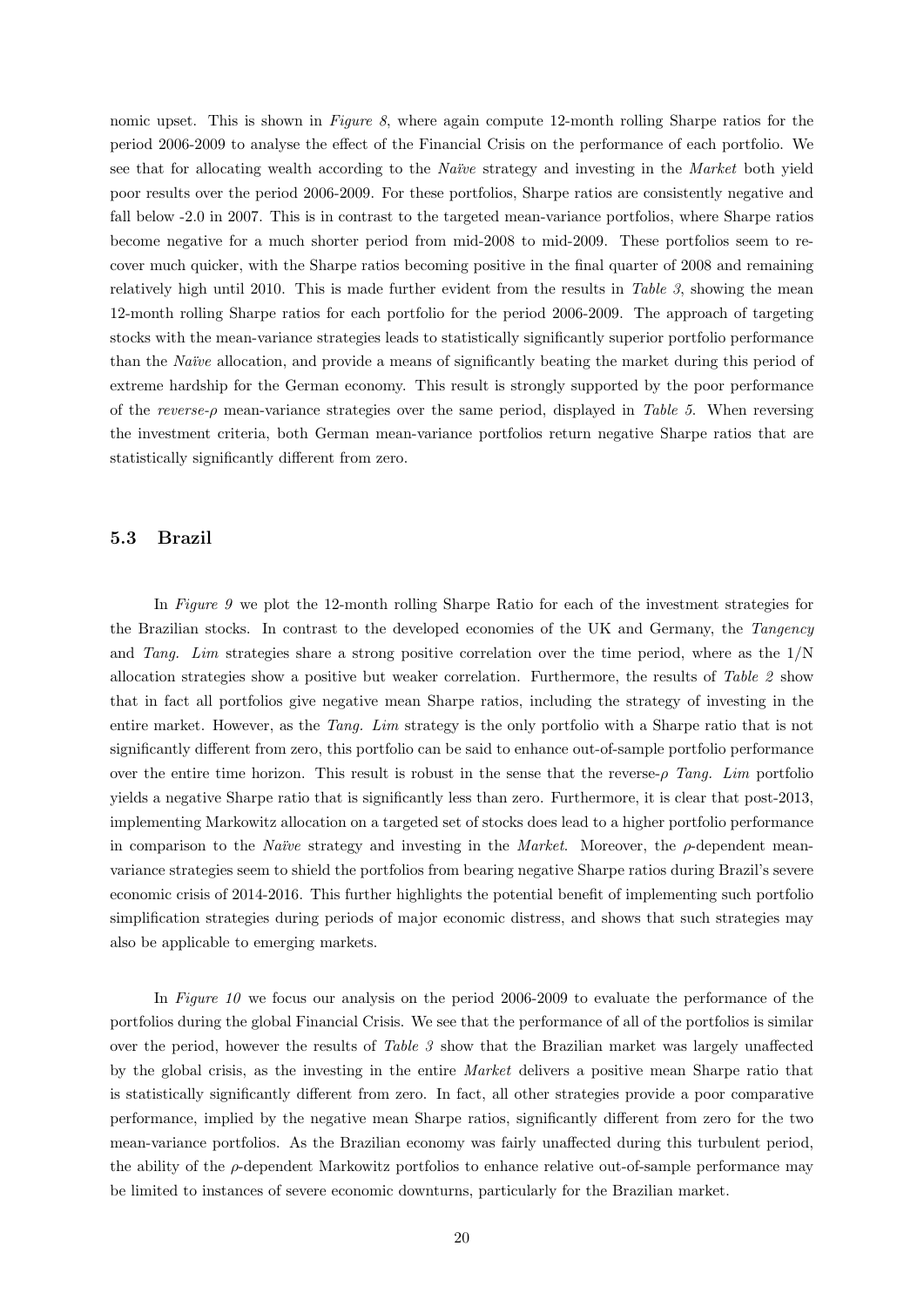#### 5.4 India

In Figure 11 we plot the 12-month rolling Sharpe Ratio for each of the investment strategies for the Indian stocks. It is evident that the two 1/N allocation strategies share a strong positive correlation, and so a  $\rho$ -dependent strategy that allocates naïvely to a targeted group of stocks does not seem to enhance portfolio performance compared to the market benchmark. The two Markowitz strategies also bear a fairly strong positive correlation to one another, however this relationship weakens from 2015 onward. The results in Table 2 show that out-of-sample performance of the Tang. Lim portfolio is statistically significantly greater than that of the benchmark, however the Tangency strategy without short-sale limits performs significantly worse in terms of mean Sharpe ratio. Analyzing the results of the reverse- $\rho$  approach in Table 4, we see that both Markowitz portfolios deliver negative Sharpe ratios that are significantly less than zero. This supports the ability of the Tang. Lim strategy to enhance out-of-sample performance compared to the benchmark, and we can be confident that both  $\rho$ -dependent mean-variance strategies lead to positive Sharpe ratios.

Unlike the previous 3 markets analyzed, the Indian economy suffered no major financial crisis nor any recessionary period during the time horizon under consideration. In fact, annual GDP growth for India only falls marginally below 4% on two occasions from 2001 to the end of 2018. The first instance of this is in 2002, where the mean-variance strategies outperform the 1/N allocation strategies, demonstrated by their positive Sharpe ratios. This shows that targeting stocks via a  $\rho$ -dependent approach in conjunction with Markowitz allocation may lead to more resilient portfolio performance. This is further highlighted in Figure 12, where we plot 12-month rolling Sharpe ratios for the 4 portfolios from 2006-2009 to analyze the impact of the 2008 Financial Crisis, a period when Indian GDP growth is more than halved. We see that the two Markowitz portfolios deliver mostly positive Sharpe ratios over the period. This is in juxtaposition to the Naïve portfolio and the market benchmark, which both realize negative Sharpe ratios from mid-2008 to mid-2009. This is further highlighted in Table 3, showing that the Tangency and Tang. Lim portfolios provide a statistically significantly superior performance compared to the 1/N strategies. These results are supported by findings of the reverse- $\rho$  control strategy shown in Table 5. The two mean-variance strategies now deliver negative Sharpe ratios that are significantly less than zero, showing that our results are not coincidental. This further supports the notion that our method of stock targeting with Markowitz allocation can create portfolios that are more robust to macroeconomic instability.

### 6 Conclusion and Future Research

In our work, we represent 4 international exchanges as individual networks of partially correlated stock returns. To do so, we build a Graph, comprised of a set of Vertices and Edges, via the implementation of the joint sparse regression estimation techniques of Peng et. al (2009). This approach allows us to uncover some of the hidden topological features of a series of Markowitz tangency portfolios. We generally find that investing according to MPT dissuades the inclusion of highly central stocks in an optimally designed portfolio, hence keeping portfolio variances under control. We find that this result is market-dependent and more prevalent for certain countries than for others. From this cross-sectional network analysis, we learn that the interaction between a stock's individual performance (Sharpe ratio)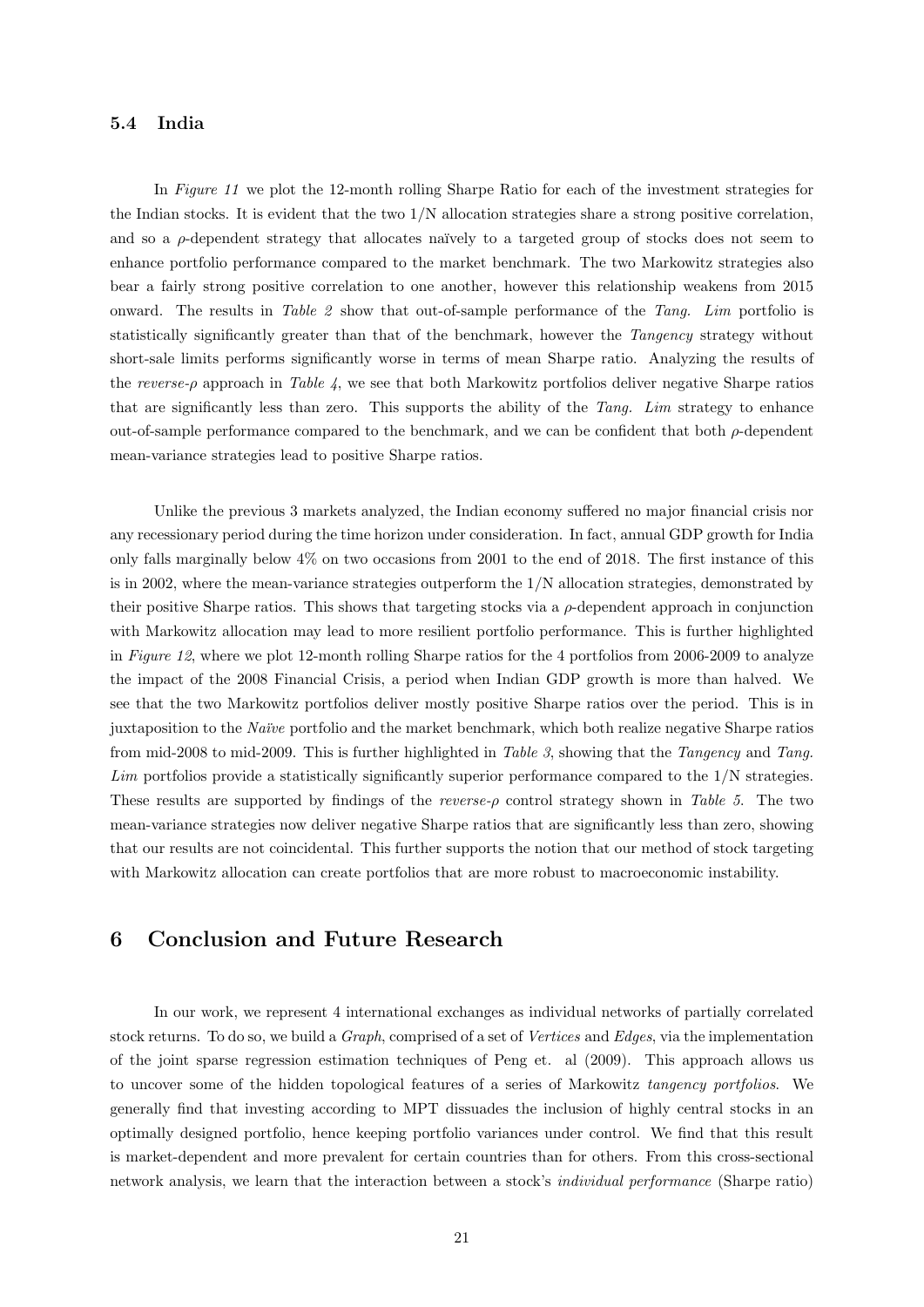and systemic performance (eigenvector centrality) can be complex. This motivates us to explore the time-varying correlation  $\rho$  between Sharpe ratio and eigencentrality.

From our analysis, we find that  $\rho$  is both time and market-dependent, fluctuating between positive and negative values and taking values above and below our pre-defined threshold of 0.2. When  $\rho$  < 0, the peripheral stocks in the network (with the smallest partial correlations) have the highest Sharpe ratios, and so this is where wealth should be allocated for optimal portfolio diversification benefits. In restricting investment to a subset of peripheral stocks, high individual stock performance is achieved with low portfolio risk. When  $\rho > 0$ , the stocks with the highest Sharpe ratios are those that are the most central. Hence, a trade-off emerges between investing in stocks with a high individual performance and increasing the systemic risk of the portfolio. Therefore, we should invest in the most central stocks only when the correlation  $\rho$  is a above a pre-determined threshold ( $\tilde{\rho} = 0.2$ ). We decide to restrict our portfolios to a subset of 20 stocks based on the findings of Desmoulins-Lebeault and Kharoubi-Rakotomala (2012), who show that this number is optimal for portfolio diversification.

Based on the above, we implement and evaluate 4 investment strategies following an out-of-sample approach. Firstly, we introduce a *Naïve* portfolio where we invest in the targeted group of stocks via applying a simple  $1/N$  diversification rule. We also design a *Tangency* strategy that invests in the targeted stocks weighted optimally by Markowitz's tangency portfolio. We then carry out the same procedure with the addition of short-sale constraints, and name this porfolio Tang. Lim. These 3 strategies are referred to as  $\rho$ -dependent. Finally, we introduce a benchmark strategy, *Market*, that is a proxy for investing in the entire market with allocation according to a 1/N diversification rule. This strategy is the benchmark to beat, as we are interested in ascertaining whether estimating the time-varying nature of network effects can lead to a portfolio simplification that enhances out-of-sample performance. We also introduce a reverse-ρ control procedure that reverses the criteria for investing in the targeted set of stocks, ruling out the possibility that any results that we obtain are achieved by chance.

The implementation of the above strategies provides a series of informative results. Firstly, we find that a  $\rho$ -dependent *Naïve* investment strategy is significantly ineffective in delivering superior outof-sample performance in comparison to the bechmark. This finding is at odds with that of Peralta & Zareei (2016). We show that the two  $\rho$ -dependent Markowitz allocation strategies can indeed significantly enhance out-of-sample portfolio performance when compared to the Market benchmark. This contrasts the findings of DeMiguel et. al (2009), who show that the opposite result is true. Furthermore, we show that implementing a  $\rho$ -dependent method in conjunction with Markowitz allocation can lead to portfolios that are resilient to major macroeconomic instability, primarily to that of the recent 2008 Financial Crisis.

It is also important to highlight a number of limitations in our work. Firstly, the joint sparse estimation regression approach (SPACE) does not estimate K exactly, but only its sparsity pattern. It also does not fully exploit all of the information in the system, and the procedure does not ensure that K is always positive definite (Pourahmadi, 2013). Furthermore, in our analysis we only consider stocks that are active over the entire time series. This leads to a potential bias, as we omit the effect of any new stocks that enter the market after  $01/01/2001$ . As shown by Peralta & Zareei (2016), we are hence left with stocks that are likely to be more *stable*, meaning that we may have a higher proportion of central stocks in our dataset. Finally, the major weakness of our approach is the selection of the threshold  $\tilde{\rho}$ , as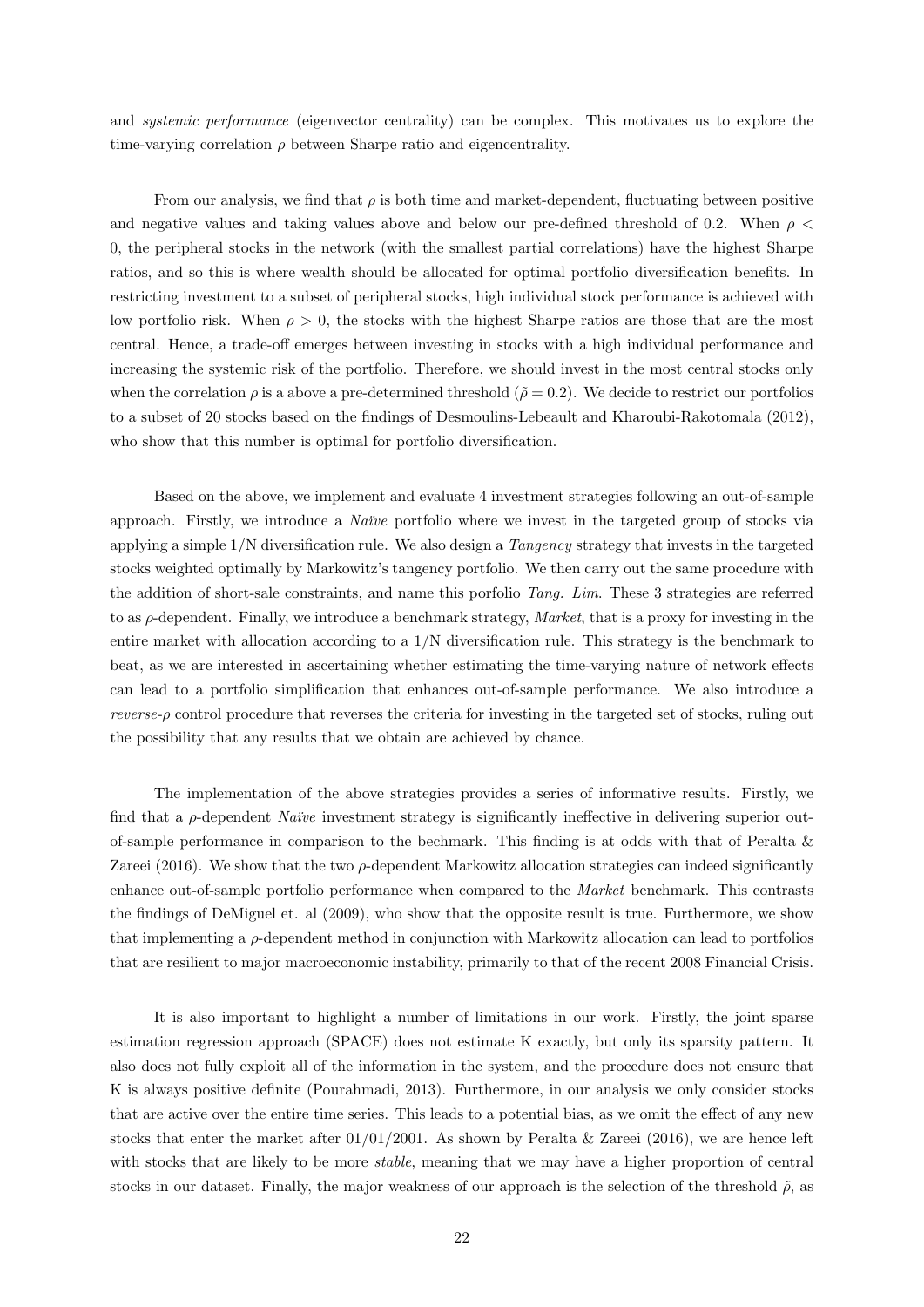it is extremely difficult to find a value that is optimal.

Overall, we show that in considering the time-varying nature of partially correlated networks, we can enhance out-of-sample performance by simplifying the portfolio selection process and investing in a targeted subset of stocks. We also find that our work proposes a number of future research questions. Although we implement short-sale constraints, it would also be wise to introduce limits on the amount of wealth that can go into purchasing stocks, as this would help to avoid large portfolio variances. Furthermore, our work paves the way for future research into the ability of  $\rho$ -dependent investment strategies to enhance portfolio performance in times of macroeconomic distress and major financial crises.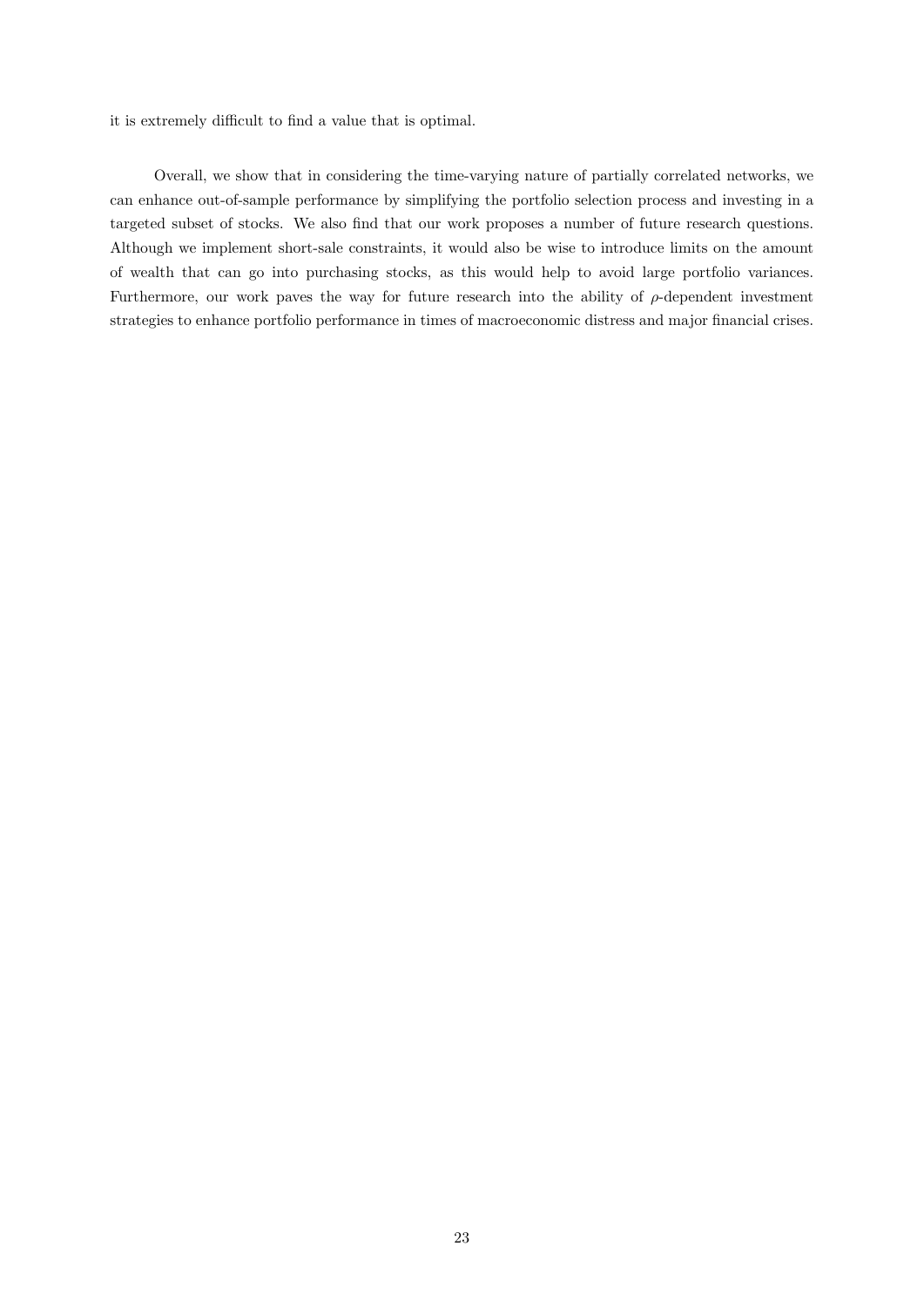#### REFERENCES

Back, K., 2017. Asset pricing and portfolio choice theory. Oxford: Oxford University Press.

- Billio, M. et al., 2012. Econometric measures of connectedness and systemic risk in the finance and insurance sectors. Journal of Financial Economics, 104(3), pp.535–559.
- Bonacich, P., 1972. Factoring and weighting approaches to status scores and clique identification. The Journal of Mathematical Sociology, 2(1), pp.113–120.
- DeMiguel, V., Garlappi, L. & Uppal, R., 2009. Optimal Versus Naive Diversification: How Inefficient is the 1/N Portfolio Strategy? Review of Financial Studies, 22(5), pp.1915–1953.
- Dempster, A., 1972. Covariance Selection. Biometrics, 28(1), pp.157-175.
- Desmoulins-Lebeault, F. & Kharoubi-Rakotomalala, C., 2012. Non-Gaussian diversification: When size matters. Journal of Banking  $\mathcal B$  Finance, 36(7), pp.1987–1996.
- Diebold, F.X. & Yılmaz, K., 2014. On the network topology of variance decompositions: Measuring the connectedness of financial firms. Journal of Econometrics, 182(1), pp.119–134.
- Frobenius, G., 1912. Ueber Matrizen aus nicht negativen Elementen. Sitzungsberichte der Königlich Preussischen Akademie der Wissenschaften, 26, pp.456—477.
- Hastie, T., Tibshirani, R. and Wainwright, M. (2015). Statistical learning with sparsity. Boca Raton: CRC Press.
- Hautsch, N., Schaumburg, J. & Schienle, M., 2014. Financial Network Systemic Risk Contributions. Review of Finance.
- Landau, E., 1895. Zur relativen Wertbemessung der Turnierresultate. Deutsches Wochenschach 11, pp.366–369.
- Markowitz, H., 1952. Portfolio Selection. The Journal of Finance, 7(1), pp.77-91.
- Peng, J., Wang, P., Zhou, N. and Zhu, J., 2009. Partial Correlation Estimation by Joint Sparse Regression Models. Journal of the American Statistical Association, 104(486), pp.735-746.
- Peralta, G. and Zareei, A., 2016. A network approach to portfolio selection. Journal of Empirical Finance, 38, pp.157-180.
- Perron, O., 1907. Zur Theorie der Matrices. Mathematische Annalen, 64(2), pp.248–263.
- Pourahmadi, M., 2013. High-dimensional covariance estimation. Hoboken, New Jersey: Wiley, pp.121-140.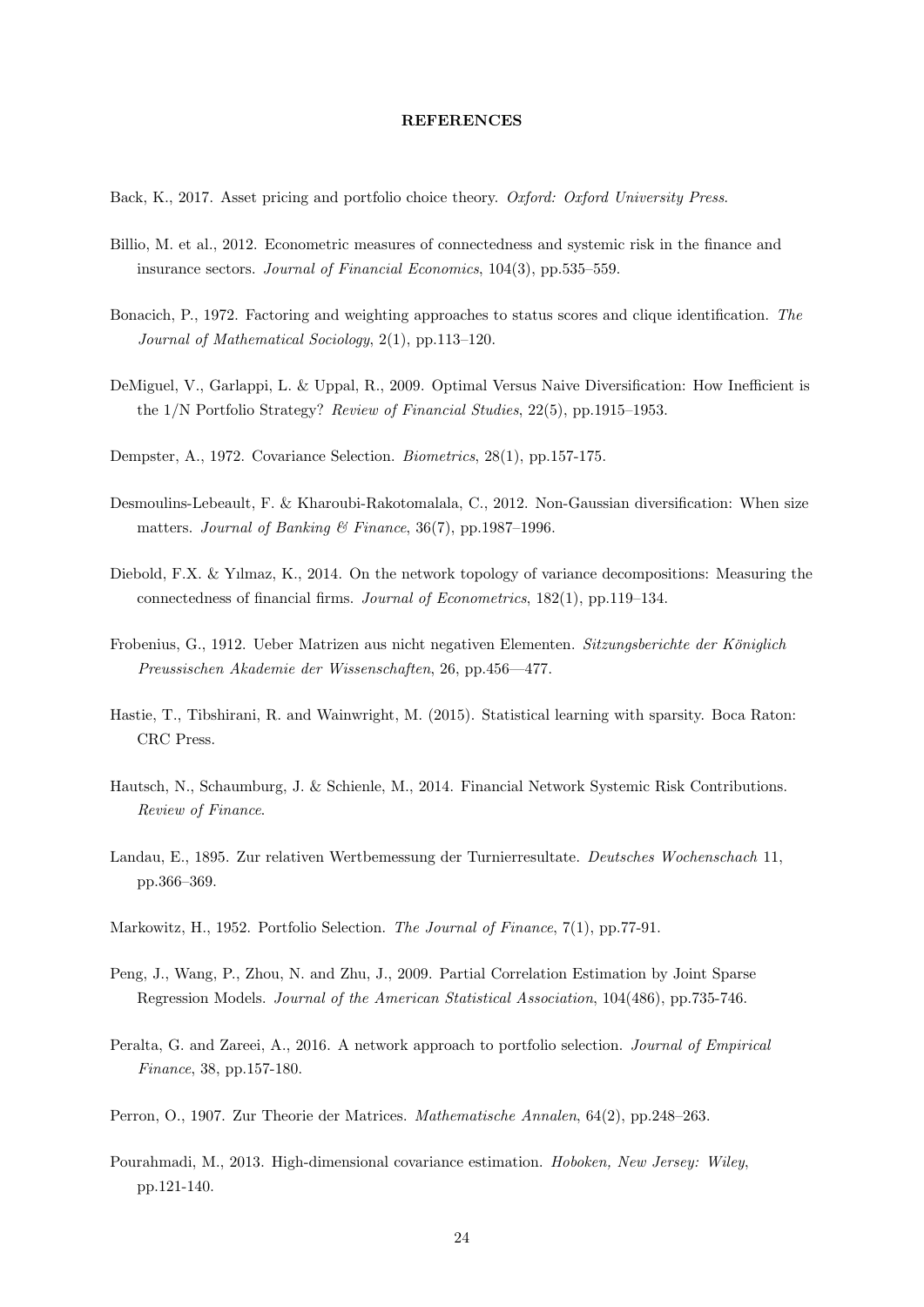Pozzi, F., Di Matteo, T. & Aste, T., 2013. Spread of risk across financial markets: better to invest in the peripheries. Scientific reports, 3, p.1665.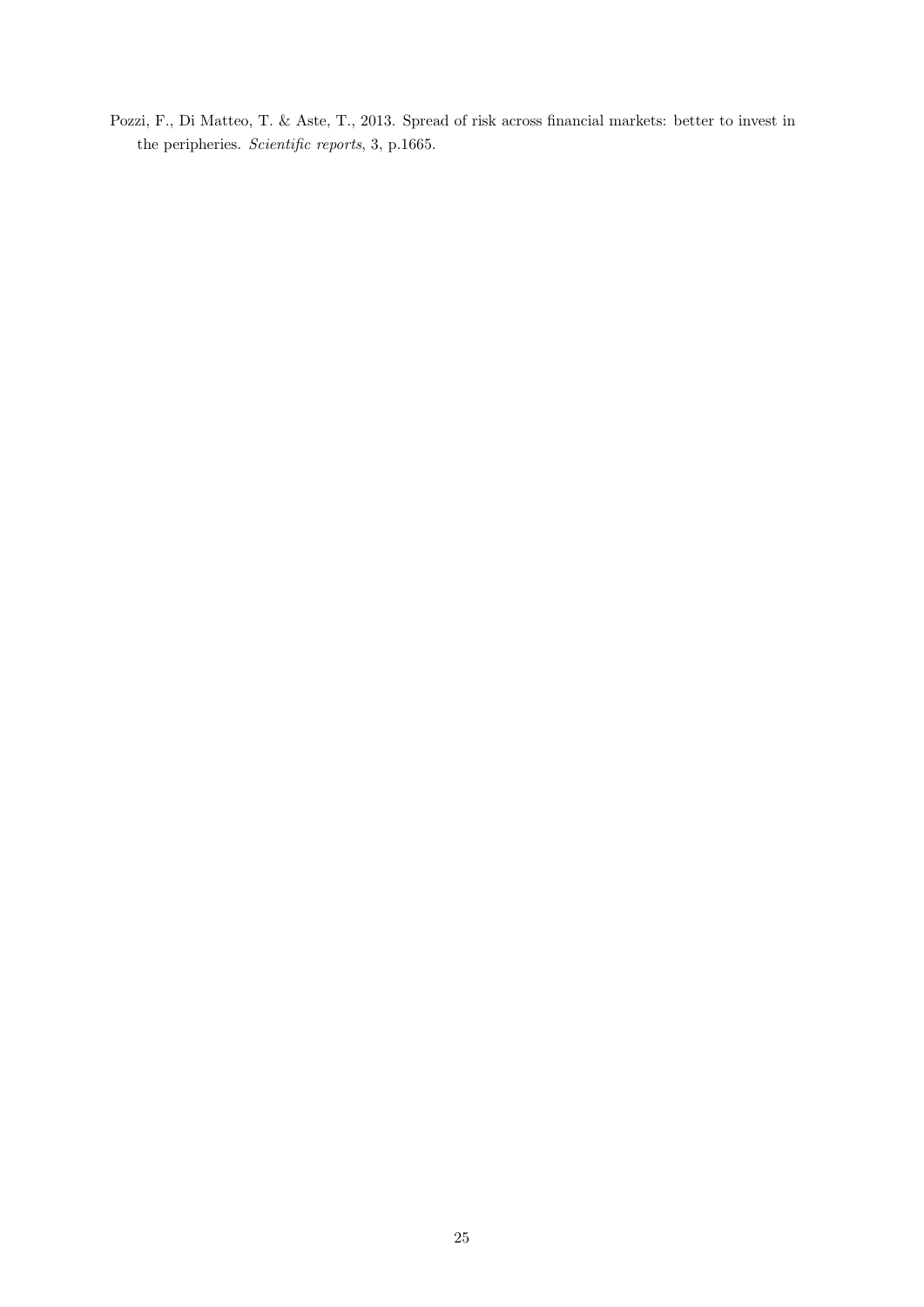## Apendix

## UK





Figure 6: UK 12-month Rolling Sharpe Ratios 2006-2009.

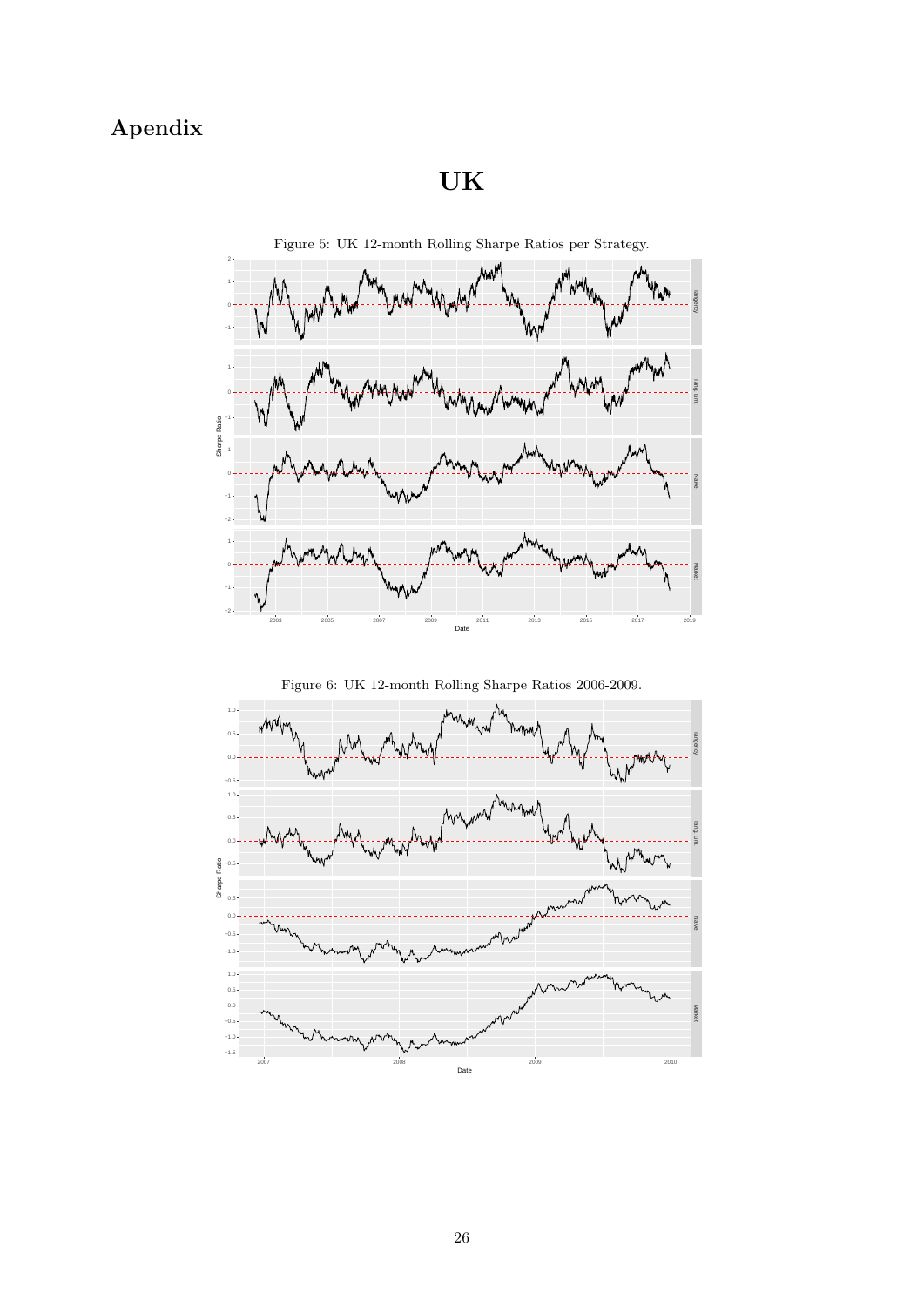## **Germany**



Figure 7: Germany 12-month Rolling Sharpe Ratios per Strategy.

Figure 8: Germany 12-month Rolling Sharpe Ratios 2006-2009.

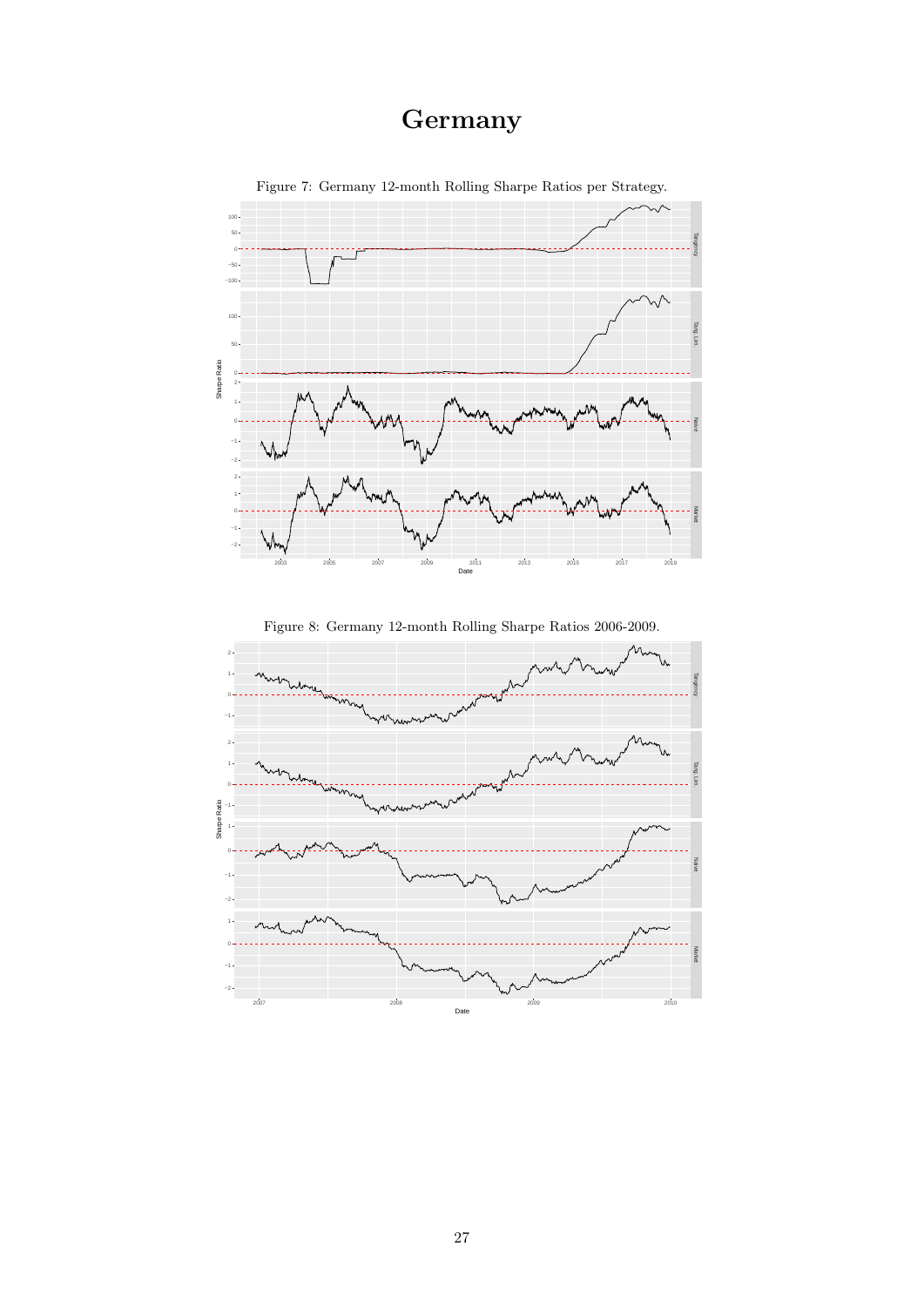## Brazil



Figure 9: Brazil 12-month Rolling Sharpe Ratios per Strategy.

Figure 10: Brazil 12-month Rolling Sharpe Ratios 2006-2009.